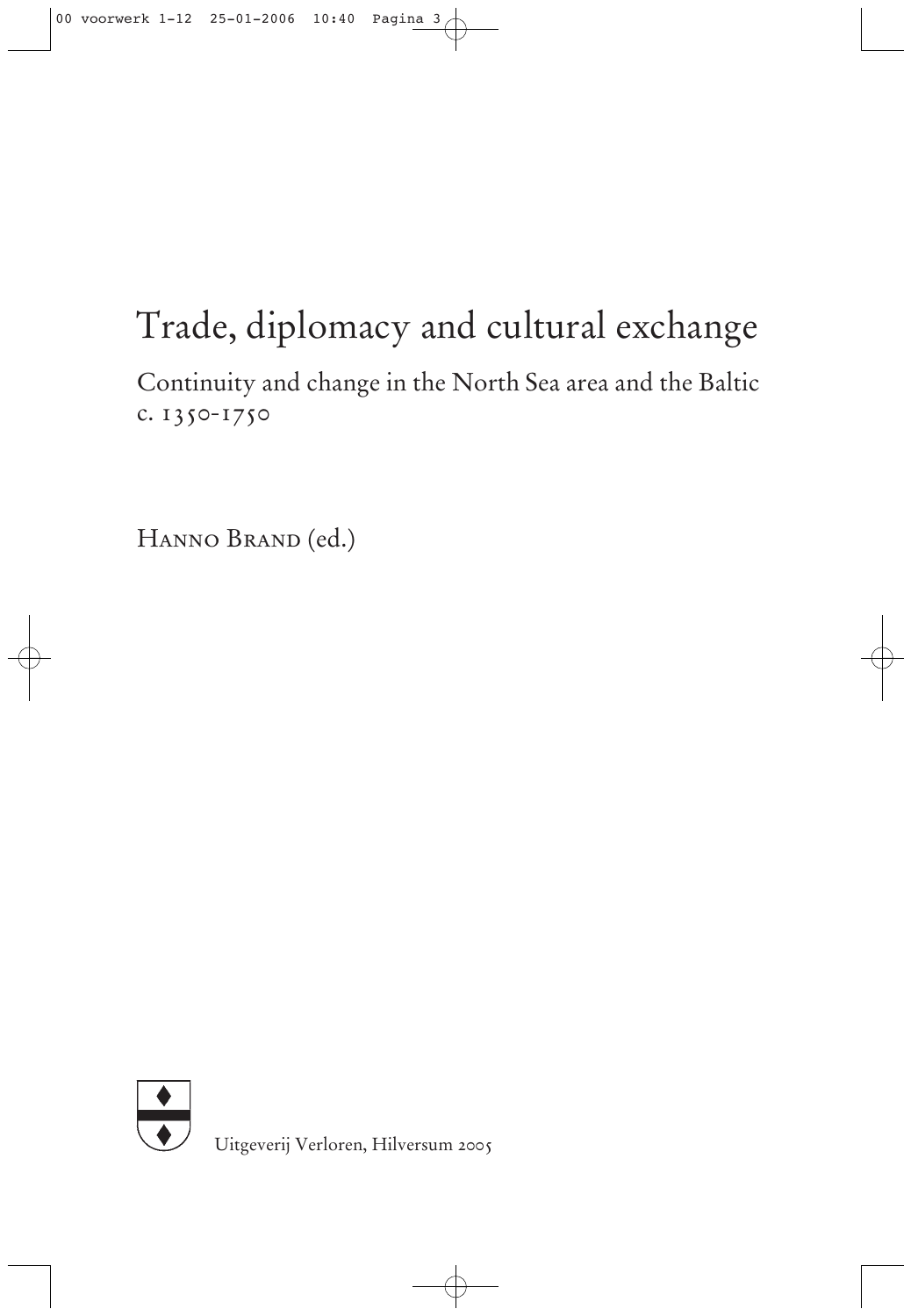Hanno Brand

## Habsburg Diplomacy during the Holland-Wend War of 1510-1514

In 1510 the county of Holland was drawn into a war between the Wend towns along the Northern German coast and the kingdom of Denmark, which provoked a four-year interruption of all trade from the Habsburg Low Countries through the Sound.<sup>1</sup> Whilst Lübeck and the Wend cities<sup>2</sup> used the war to adopt an offensive strategy aimed at containing rival Dutch trade to the Baltic, Holland's cites and states preferred a diplomatic solution, which finally would result in the Conference of Bremen in September 1514. Nevertheless, the conflict of 1510-1514 has predominantly been analyzed in terms of the impact of sea wars in the continuous struggle for economic dominance in the Baltic.<sup>3</sup> Even Tracy, who emphasizes the rather autonomous role of Holland's states in Baltic matters, focuses essentially on the role of military intervention as a means of pressuring for a redefinition of trading conditions.4 Such a position seems to overestimate the role of war in this context, since the military clashes between Hollanders and the Wends had, at least in the first half of the sixteenth century, no lasting impact on their trading relations in the region. The conflict under consideration here was resolved at the negotiation table in Bremen in 1514 where trading conditions between the two powers were fixed for the next decade.

Only Lahaine has paid substantial attention to the diplomatic relations between the Habsburg state and the Wend cities in the decades around 1500.<sup>5</sup> Because his

- 1 Research for this article was made possible by a Post-Doc Grant from the Netherlands Organization for Scientific Research (NWO).
- 2 The Wend cities comprise, apart from Lübeck, the towns of Hamburg, Stralsund, Rostock, Wismar, Greifswald and Lüneburg.
- 3 L. Sicking, *Zeemacht en onmacht. Maritieme politiek in de Nederlanden, 1448-1558* (Amsterdam 1998) pp. 107-110. K. Fritze, G. Krause, *Seekriege der Hanse. Das erste Kapitel deutsche Seekriegsgeschichte* (Berlin 19972 ) pp. 147-154, although the relevant chapter essentially focuses on the war with Denmark.
- 4 J.D. Tracy, *Holland under Habsburg rule*. *The formation of a body politic*(Berkeley, Los Angeles, Oxford 1990) pp. 106-107.
- 5 L. Lahaine, 'Die Hanse und Holland van 1474 bis 1525', *Hansische Geschichtsblätter, 24 (henceforth HGbll)* (1918).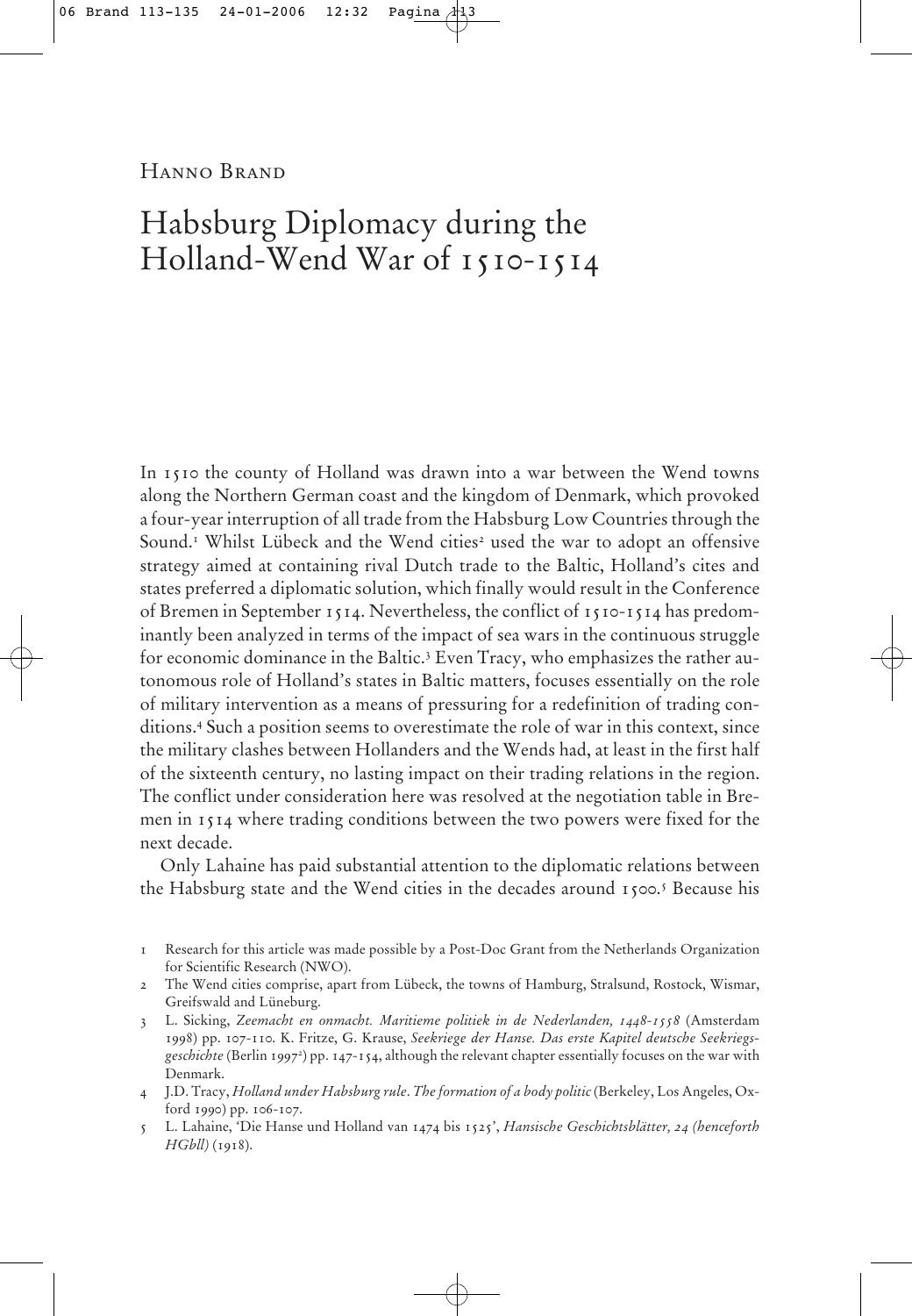analysis predominantly relied on edited Hanseatic sources with a only few references to Dutch material, his conclusions tend to represent the Wend point of view. The gap was partially filled by James Ward, whose unpublished dissertation is oriented towards an analysis of the political influence of Holland's cities and states between 1506-1515.6 His narrow focus on the interaction between cities and states resulted in the remarkable omission of any discussion of the Bremen Conference. An examination of the evolution of the relations between the Hanse and Habsburg is also missing here. Such a state of affairs invites us to aim to establish, by combining Hanseatic and Dutch sources, the extent that the diplomatic involvement of the Habsburg state in the protection of Holland's commercial interests provoked a redefinition of the trading relations between the Low Countries and the Wend cites in the Baltic. This case study will thus contribute to the debate on the impact of the Burgundian-Habsburg state on the prolonged demise of the German Hanse.7

#### **War between Denmark and Lübeck**

The conflict between Holland and Lübeck had its roots in a conflict between Denmark and Lübeck. War between the latter two powers broke out in 1509 as a consequence of King Hans's anti-Hanseatic policies following the decision by the Wend cities to support the Swedish rebellion against the Danish crown. In 1497 King Hans had already crushed a rebellion led by the Swedish nobleman Sven Sture, who had waged a campaign to dismantle the Kalmar Union of 1397, according to which Norway and Sweden were under the Danish crown. In 1499, the Oldenburg dynasty reinforced its position in Scandinavia as Christian, the eldest son of King Hans and intended successor to the Danish crown, was made viceroy in Norway. Having secured his position in the north, King Hans then attempted to subdue the fairly autonomous region of Ditmarschen in Schleswig-Holstein.8 The king's authority was shaken after a humiliating defeat by the peasants of Ditmarschen at Hemmingstadt in 1500. Uprisings in Norway and Sweden were the result. While Christian quickly restored order in Norway, the rebellion in Sweden proved to be more successful, as the Swedish regent Sven Sture succeeded in building a coalition with the German Order, Livonia and the Wend cities. The Danish king thereupon invoked the support of Emperor Maximilian of Austria in 1502 and found an ally in Lübeck, which had refused to join the Wends in the Swedish coali-

<sup>6</sup> J.P. Ward, *The Cities and States of Holland (1506-1515). A participative system of government under strain* (unpublished doctoral thesis, Leiden 2001) pp. 198-202.

<sup>7</sup> Lahaine, 'Die Hanse und Holland', p. 279. W. Stein, 'Die Burgunderherzöge und die Hanse', *HGBll*. 10 (1901) pp. 14-15. K. Pagel, *Die Hanse* (Braunschweig 1952) pp. 252-256. K. Spading, *Holland und die Hanse im 15. Jahrhundert* (Weimar 1973) pp. 167-180 [Abhandlungen zur Handels- und Sozialgeschichte. Band XII]

<sup>8</sup> J. Glete, 'Naval power and control of the sea in the Baltic in the sixteenth century', in J.B. Hattendorf, R.W. Unger (eds.) *War at Sea in the Middle Ages and Renaissance* (Woodbridge 2003) pp. 220-221. H. Stoob, *Die Hanse* (Graz, Cologne, Vienna 1995) p. 279.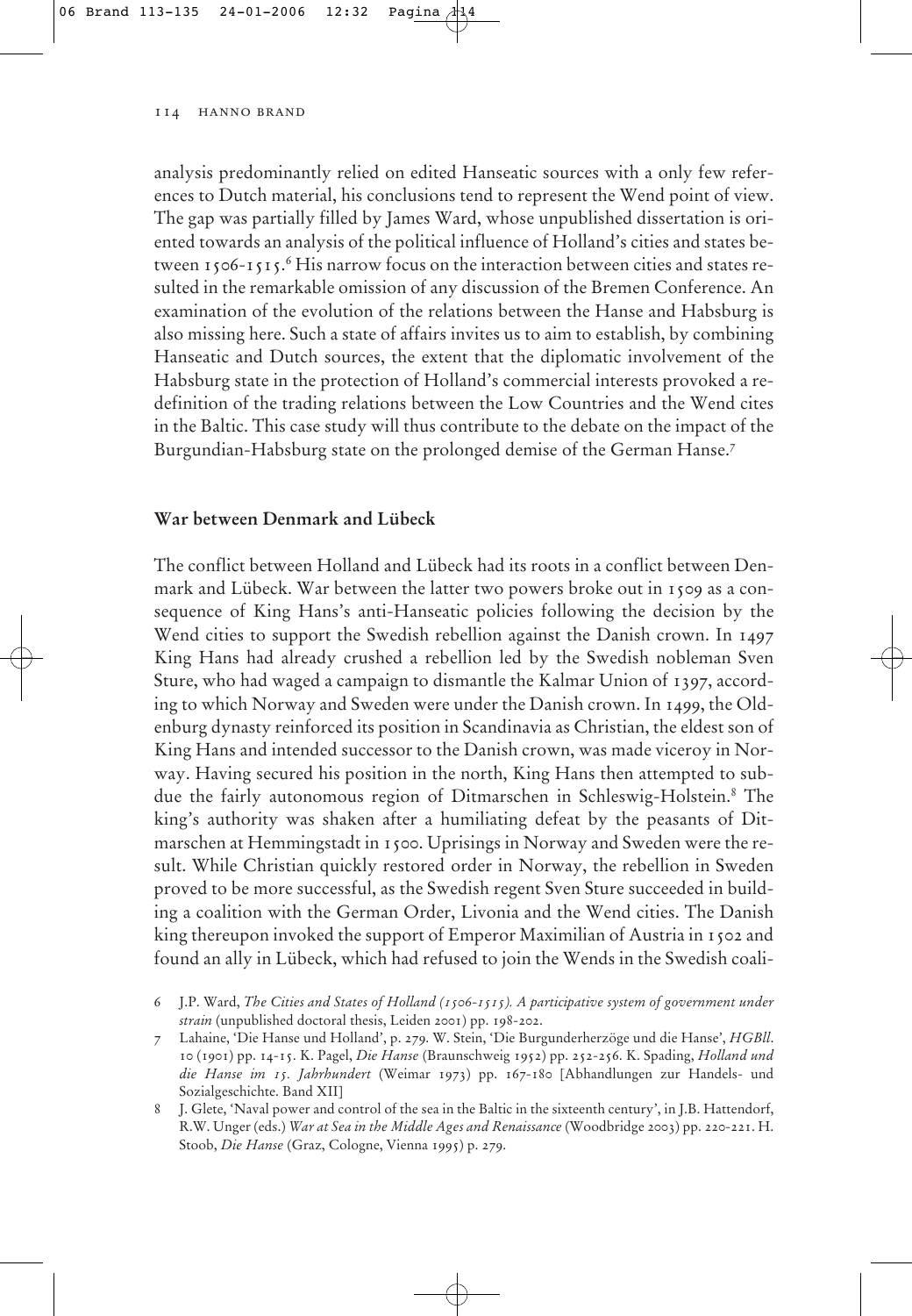habsburg diplomacy during the holland-wend war 115

tion.9 With the help of Lübeck's fleet, a trading blockade against Sweden was established, forcing the rebels to accept an imposed peace treaty in 1509.10

King Hans countered Wend support for Sven Sture by issuing a general prohibition against Hanseatic trade with Sweden in 1505. He simultaneously started favouring commercial relations with the provinces of Holland, Zeeland and Brabant in the Low Countries as well as with the English, Scots and French in an attempt to increase pressure on the Wends. As a result, the Hollanders were granted free access through the Sound. Danish commercial policy was a central issue during a Wend Diet in 1506, where the assembly voiced its fears concerning King Hans's intentions to limit Hanseatic influence in Denmark.<sup>11</sup> The king clearly played on resentment among the Danish citizenry, who sensed that the privileged position of the German Hanse within the kingdom was a barrier to its own economic development. As a result, the Danes were extremely reluctant to grant new privileges to Hanse merchants and attacks on Hanseatic vessels increased. The ward of the Hanse on Scania was subjected to arbitrary decision-making, whilst competitors of the Wends saw their position in Denmark strengthened.12 Nonetheless, Lübeck made an effort to prevent the outbreak of war between the Wends and Denmark through the ratification of the treaty of Nykjöbing in 1507. Lübeck promised to help the Danes make the trade blockade against Sweden effective, implying that it would allow its ships to be searched by the Danish fleet.<sup>13</sup> However, anti-Hanseatic policies in Denmark hardened when in 1508 Christian decided to cut short Rostock's privileges in Norway and undermined Hanseatic dominance in Bergen by granting its citizens new trading privileges the following year.14 The multiple captures and searches of Hanseatic vessels was the final straw. In the summer of 1509, Lübeck declared war upon Denmark, but found itself initially isolated as the Wend cities and Hamburg refused to join in. The Wend Diet of August, which was dedicated to formulating war tactics against Denmark, made clear that the cities regarded the war as a matter which exclusively involved Lübeck and Denmark. Lübeck only succeeded in convincing the Wends to join the war in the winter of 1510. Hamburg, however, remained on the sidelines and only contributed financial support.<sup>15</sup>

- 10 Stoob, *Die Hanse*, p. 280. Lübeck was the only Wend city to support Denmark. The other Wend cities helped to equip the Swedish fleet.
- 11 Lahaine, 'Die Hanse und Holland', pp. 235-237.
- 12 Fritze, Krause, *Seekriege der Hanse*, p. 148. Lahaine, 'Die Hanse und Holland', p. 236.
- 13 Lahaine, 'Die Hanse und Holland', pp. 238-239.
- 14 H. Kellenbenz, 'Wirtschaft und Gesellschaft Europas 1350-1650', in H. Kellenbenz (ed.) *Handbuch der europäischen Wirtschafts- und Sozialgeschichte*. Bd. 3 (Stuttgart 1986) p. 244.
- 15 Fritze, Krause, *Seekriege der Hanse*, pp. 148-149. Glete, 'Naval power', p. 222. Vollbehr, *Die Holländer* p. 63. Tracy, *Holland under Habsburg rule*, p. 106 suggests that after the outbreak of the war, Holland granted its support to King Hans of Denmark. It was the main reason for Lübeck to impose a Sound blockade. See also J.C.A de Meij, 'Oorlogsvaart, kaapvaart en zeeroof', in G. Aseart, J. van Beylen and H.P.H. Jansen (eds.) *Maritieme Geschiedenis der Nederlanden*, I (Bussum 1976) p. 321.

<sup>9</sup> Stoob, *Die Hanse*, 280. F. Vollbehr, *Die Holländer und die Deutsche Hanse* (Lübeck 1930) p. 60. [Pfingstblätter des Hansischen Geschichtsvereins, XXI ]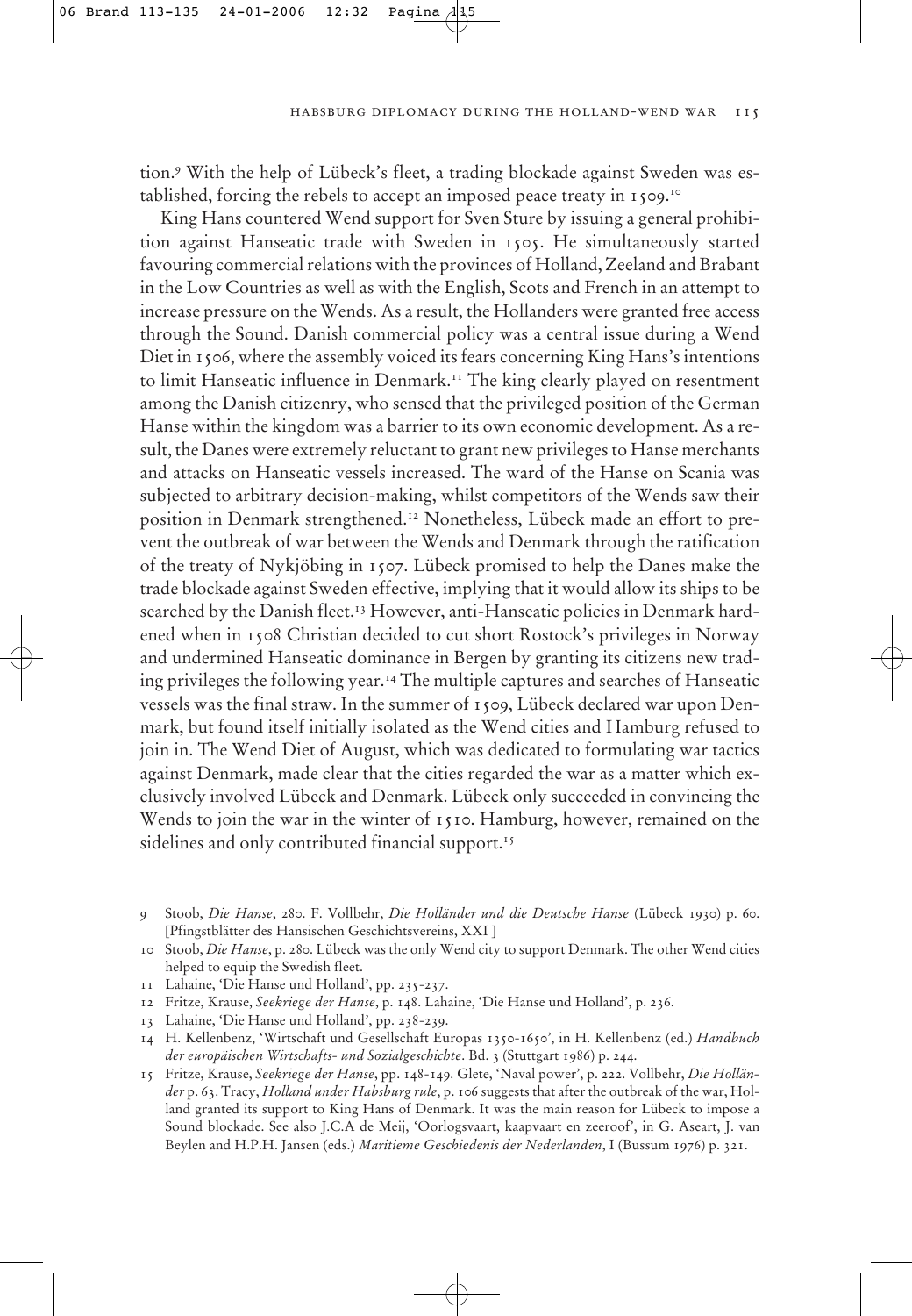### **The Sound Blockade**

Lübeck had started its diplomatic offensive against Denmark much earlier, having succeeded in convincing the emperor that King Hans intended to extend his influence over northern Germany and Lübeck in particular. Its efforts resulted in a remarkable change in Habsburg policy with far-reaching consequences for the Low Countries. In the winter of 1509, the emperor appealed to the German princes and cities along the German coast not to support the Danish king and in February provided Lübeck with a mandate to apply a general trading prohibition on Denmark, which paved the way for a Sound blockade.<sup>16</sup> The radical change in Habsburg policy triggered a long conflict between the Wends and the county of Holland.<sup>17</sup> Probably with an eye on the truce with the Low Countries, signed in 1508, Lübeck kept the imperial mandate secret for about nine months.18 The major towns in Holland were only informed on 19 November 1509, which led to speculation that Lübeck had deliberately provoked a conflict in order to damage the trading interests of the Low Countries in the Baltic.<sup>19</sup> Consciously exploiting the emperor's support, Lübeck called for solidarity from Holland's States and towns.<sup>20</sup> Meanwhile, Lübeck started patrolling the Sound entrance and issued warnings that it would attack ships trying to break the blockade.<sup>21</sup> Nonetheless it allowed free access to the Belt passage, which was, however, an empty gesture, as the Danish king had already forbidden the use of this waterway in 1451 in order to prevent circumvention of the Sound Tolls.<sup>22</sup>

As the blockade closed the most important gateway to the Baltic, Holland, Amsterdam and the so-called 'Watercities' along the Suydersee coast called for immediate action. With the approval of Holland's States a delegation was sent to the regent, Margaret of Austria, with the task of pleading for a withdrawal of the imperial

- 16 D. Schäfer (ed.) *Hanserecesse von 1477-1530. Dritter Abteilung. Fünfter Band* (Leipzig 1890) pp. 692 nr. 567 and pp. 694-695 nr. 570 (henceforth HR III/5). National Archives (henceforth NA) The Hague Archives of Holland's Estates before 1572 (henceforth ASH) inv. 2406a fol. 44. Maximilian issued an ordinance addressed to Zwolle and the other Dutch Hanseatic cities in which he forbade trading relations with Denmark. Municipal Archives (henceforth MA) Zwolle Oud Stadsarchief Ch. 509.16.M
- 17 L. Sicking, *Zeemacht en onmacht,* p. 109. Lahaine, 'Die Hanse und Holland' p. 241-256. Tracy, *Holland under Habsburg rule*, p. 106. Fritze, Krause, *Seekriege der Hanse*, pp. 148-149. Glete, 'Naval power', p. 221.
- 18 NA The Hague ASH inv. 53. The treaty was signed during a Diet at Bergen op Zoom on 12 December and was to end at Christmas 1510.
- 19 NA The Hague ASH inv. 54; inv. 2406a fol. 44-44vo. HR III/5, pp. 606-607 nr. 512. Lahaine, 'Die Hanse und Holland', p. 242. Fritze, Krause, *Seekriege der Hanse*, p. 148
- 20 In a letter from 20 May 1511, Lübeck once again referred to its plans. MA Dordrecht Oud Archief inv. 2 brief no. 82. D. Schäfer (ed.) *Hanserecesse von 1477-1530. Dritter Abteilung. Sechster Band* (Leipzig 1899) p. 109 nr. 166 (Henceforth HR III/6). Ward, *Cities and States,* p. 200.
- 21 Sicking, *Zeemacht en onmacht*, p. 109.
- 22 Lahaine, 'Die Hanse und Holland', 243 and note 1. E. Daenell, *Die Blütezeit der Hanse*, II (Berlin 19732 ) p. 167. NA The Hague ASH inv. 2406 fol. 44-44vo. For Dutch captains trespassing in the Belt in the 16th century see Statens Arkive Kopenhagen, Rigsarkivet inv. 301 Tyske Kancelli A II Niederlande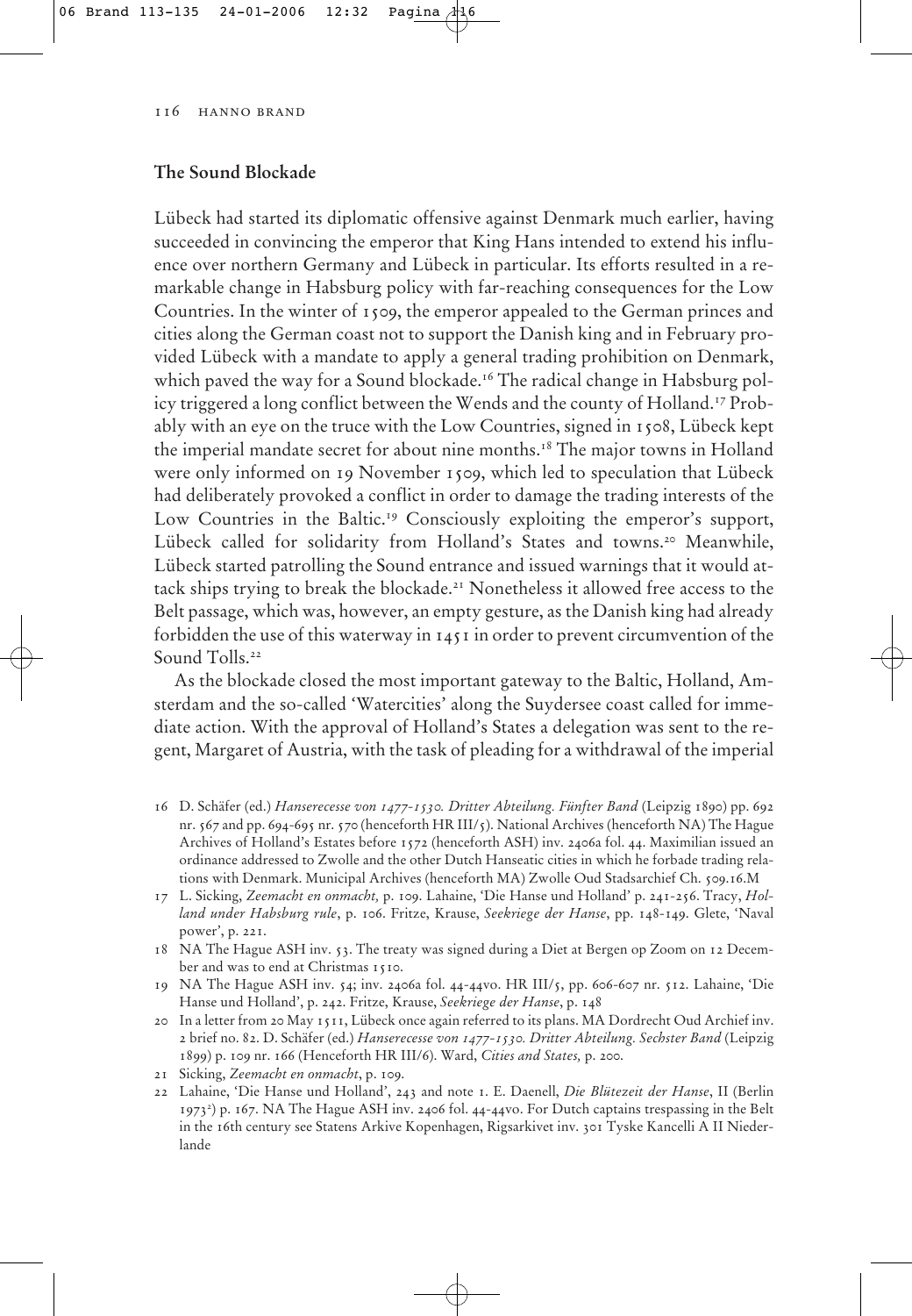mandate. The States also stressed Holland's neutrality in an attempt to protect the Low Countries' trading interests in the Baltic.<sup>23</sup> On 26 January 1510, the emperor cancelled the mandate. He explained his decision by pointing out that he had been inadequately informed and emphasized that he had never intended to harm Dutch trading interests in such a fundamental way. Lübeck thereupon received orders to promise merchants from Holland, Flanders and Brabant free access to Danish waters and the Baltic. However, the emperor simultaneously forbade his subjects from providing financial or military support to the Danish king.<sup>24</sup>

The Lübeck magistrate disregarded the emperor's order<sup>25</sup> and even tried to reinforce the blockade by requesting in March 1510 that Danzig stop all traffic heading west.26 In letters sent to Amsterdam, Hoorn, Enkhuizen, Zierikszee and Veere, the Travetown repeated its initial threats and refused all responsibility for damages inflicted on ships attempting to break the blockade.27 Amsterdam, which in several regional Diets expressed a common policy with the Watercities, tried to take the initiative. In a letter from 10 April, Amsterdam announced that a merchant fleet was ready to set sail for the Baltic and underlined that it acted entirely in accordance with the emperor's revocation of the 1509 mandate. The towns invoked both Holland's neutrality as well as the emperor's authority in international trading matters. They even offered to mediate between Denmark and Lübeck. In a second letter, Amsterdam and the Watercities expressed their surprise at being involved in a conflict which had nothing to do with them.<sup>28</sup> About the same time, Holland's States, and representatives of the regent, started negotiations with the Elders of the Hanse kontor in Bruges, which maintained diplomatic contacts on behalf of the German Hanse in the Low Countries.<sup>29</sup> The advocate of Holland at the Supreme Court in The Hague, Frans Coebel, $30$  was unable to obtain a prolongation of the truce agreed upon in Bergen op Zoom in 1508, which probably would have calmed things down. According to a memoir written in 1514, the 'Oldermannen' argued not being authorized to renew the treaty. Even the intervention of the regent's trustee Roeland

26 HR III/5, pp. 702-704 nr. 581. Lahaine, 'Die Hanse und Holland', pp. 242-243.

28 HR III/5, pp. 691-692 nr. 566-567

29 V. Henn, 'Das Brügger Kontor' in J. Bracker, V. Henn and R. Postel (eds.) *Die Hanse. Wirklichkeit und Mythos* (Lübeck 19993 ) pp. 216-223.

30 Frans Cobel (c. 1470-1532) was appointed Advocate of the Common Land in 1500 and was dismissed in 1512, probably as a result of accusations that he was not adequately presenting the views of the States and those of the separate cities in particular. See Ward, *Cities and States*, 54-56. H.P. Fölting, 'De Landsadvocaten en Raadspensionarissen van de Staten van Holland en West-Friesland, 1480- 1795', *Jaarboek van het Centraal Bureau voor Genealogie en het Iconografisch Bureau,* 27 (The Hague 1973) pp. 299, 307-311.

<sup>23</sup> NA The Hague ASH inv. 2406a, fol. 44vo.

<sup>24</sup> HR III/5, pp. 689-690 nrs. 563-564. NA The Hague ASH inv. 55 and inv. 2406a Memoir 1514, fol. 44vo. Lahaine, 'Die Hanse und Holland', p. 242.

<sup>25</sup> The Habsburg messenger who delivered the revocation to the Lübeck Council was immediately sent home without receiving an answer. NA The Hague ASH inv. 2406a Memoir 1514, fol. 45.

<sup>27</sup> HR III/5, pp. 690-691 nr. 565. NA The Hague ASH inv. 2406a Memoir 1514, fol. 45.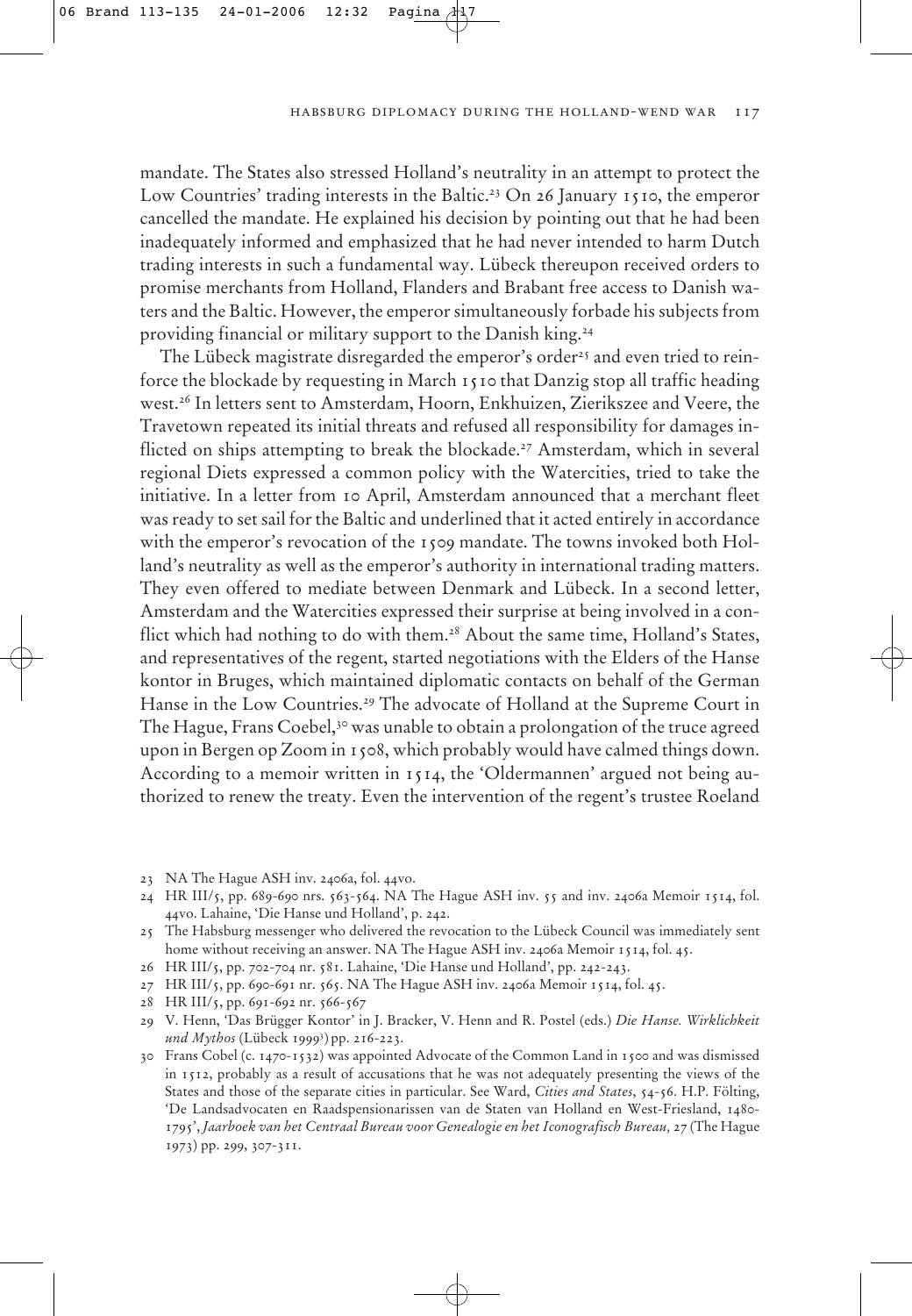van Moerkerken did not change their attitude.31 Lübeck refused to yield under the growing diplomatic pressure and succeeded in convincing the Wend towns of the necessity of a prolonged blockade.32 The cities even pressed Lübeck to proceed with an official complaint against the imperial revocation, thereby indicating that the gap between the positions of each party was unbridgeable.

#### **The Habsburg Diplomatic Counteroffensive**

Around Pentecost 1510, the gap widened even further as merchants and skippers from the Low Countries, who had resumed trading contracts in the Baltic, were attacked by warships from Stralsund and Lübeck near the coasts of Greifswald and Helsingör. About 32 ships originating from various ports in Holland, Zeeland and Brabant were impounded. Total damages amounted to approximately 100,000 guilders.33 At the request of the cities and States, the regent immediately took diplomatic action by sending her councillor Jean Suquet34 to Lübeck and the other Wend cities in order to restore peace and to demand the restitution of the captured ships and commodities.35 His detailed instructions leave no doubt that the emperor had distanced himself from Lübeck and its allies. Not only had the Wends refused to obey the emperor's orders, they also had taken the law into their own hands rather than settling the dispute with Holland before the imperial courts. Suquet was finally instructed to be extremely clear concerning the support Maximilian would give his subjects in order to obtain compensation for all damages.<sup>36</sup> Despite this, the am-

31 Roeland van Moerkerken, member of the noble family originating from "het Vrije van Brugge" or the Bruges Quarter, had begun his career around 1497 as a councillor and master of requests at the Supreme Council in Malines. From 1504 on he served the duke as a master of requests and fulfilled various diplomatic missions for the regent in 1509 and 1510. A.J.M. Kerckhoffs-de Hey, *De Grote Raad en zijn functionarissen 1477-1531. II Biografieën van Raadsheren* (Amsterdam 1980) p. 99.

- 33 Sicking, *Zeemacht en onmacht*, 109. Fritze, Krause, *Seekriege der Hanse*, 172-174. The capture is mentioned in Haarlem's city accounts: MA Haarlem, Tresrek. 1509-1510 fol. 28-28vo. Ward, *Cities and States*, p. 198 note 454. Eight ships from Hoorn, Enkhuizen and elsewhere from Waterland were taken near Greifswald, whilst another eleven ships originating from Zierikszee and Antwerp were arrested near Helsingör. See Theodorus Velius, *Chronyck vande stadt van Hoorn* (ed. S. Dijkstra, W. Vingerhoed) (s.p.s.d.) pp. 90-91. Lahaine, 'Die Hanse und Holland', pp. 243-244 mentions captures of ships charged with salt, charcoal and Leiden cloth close to Rügen and Scania. The Memoir of 1514 states that 32 or 33 vessels were taken. NA The Hague ASH inv. 2406a Memoir 1514, fol. 45vo. In Reval (present-day Tallinn) ships from Schiedam were arrested. On 28 March, the regent sent a request for restitution of these vessels. MA Tallin inv. 230.1.BB.6.II. 216. Compare the rather inaccurate view of De Meij, 'Oorlogsvaart', p. 23.
- 34 Jean Suquet (1460-11522) was since 1493 a councillor at the Supreme Council in Malines. He fulfilled various diplomatic missions for the regent and the emperor at the Danish Court. In 1521 he was sent to Stockholm to hand over the Golden Fleece collier to Christian II of Denmark. Kerckhoffs-De Hey, *De Grote Raad*, p. 143.
- 35 NA The Hague ASH inv. 2406a Memoir 1514, fol. 45-45vo.
- 36 Ibidem, inv. 2406a Instructie Suquet (June 1510). Compare HR III/6, pp. 262-263 note 1, with wrong dates. Also Dirc Claeszn. from Amsterdam was a delegation member. Idem, inv. 2406a Minutes Bremen Diet, fol. 59.

<sup>32</sup> HR III/5, pp. 726-727 nr. 610 § 7.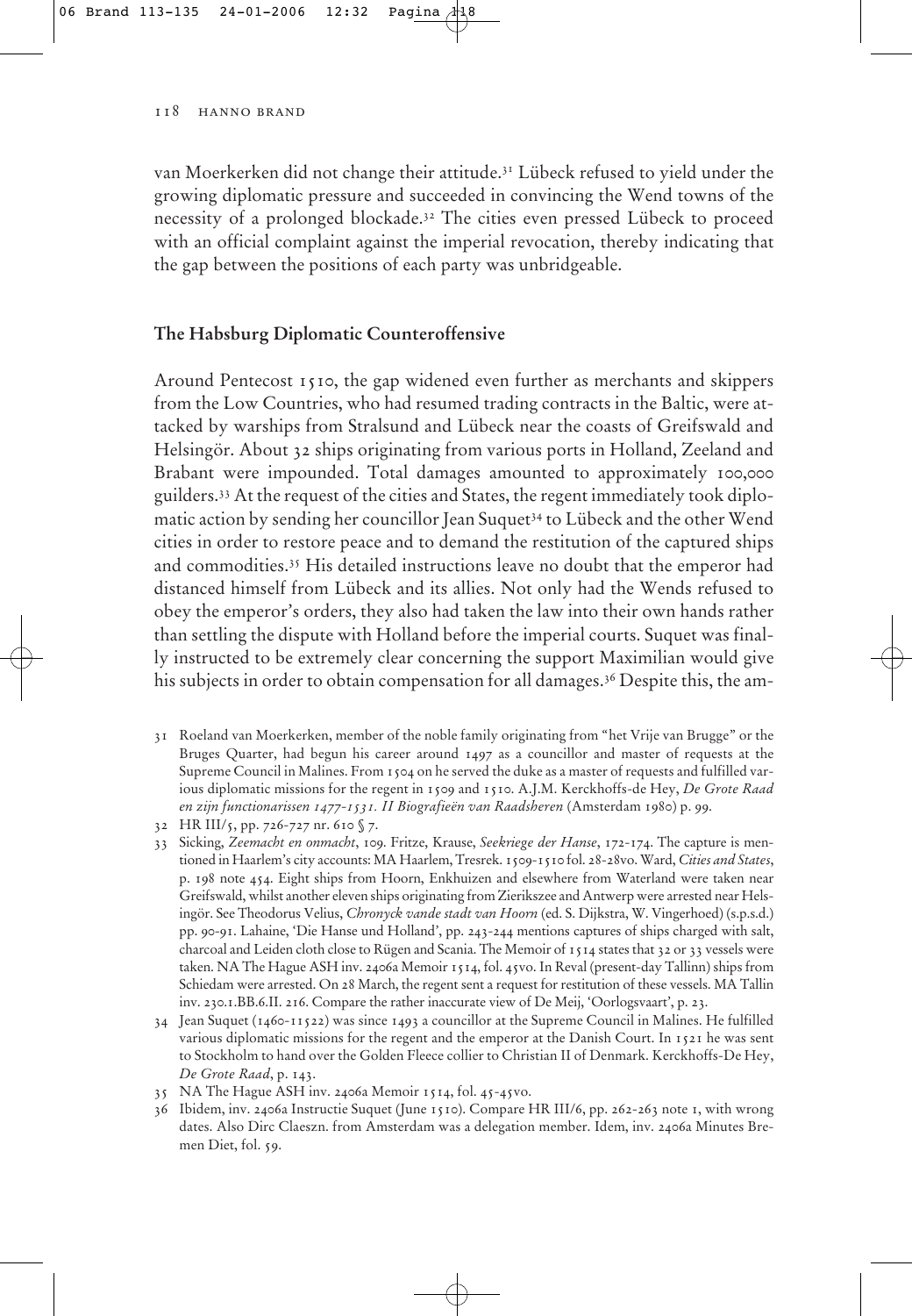bassador returned empty-handed, reporting in September before the assembled Estates in Holland that Lübeck and its allies had no intention of changing their attitude.37 A second delegation met the same fate. At the request of Margaret of Austria, the emperor issued a new mandate in which restitution of the captured ships was demanded on penalty of a fine of 200 marc lead. Maximilian had trusted his herald IJsselstein with the task of providing Lübeck and Stralsund with copies of the mandate, but even the threat that the cities would fall into disfavour with the emperor failed to impress the Wends.<sup>38</sup>

Lübeck even inflamed the situation by convincing its ally Sweden to declare war upon Holland in an attempt, as the Estates put it later, 'to dissipate the Hollanders and other subjects of our merciful Lord from the trade of the seas'.39 The Swedish declaration was the result of an alliance between the Wends and Sweden, signed and confirmed one month earlier during a Wend Regional Diet.40 Around the time that the Swedish letters of *ontsegghinge* or annulment of the former peaceful relations reached Holland and Sweden, a Danish delegation arrived in The Hague on 9 November. It carried a royal request for military help against the Wends. King Hans explained his mission by pointing to the excellent relations between the Low Countries and Denmark, which were underpinned by a former treaty of mutual aid signed by Charles the Bold and the king of Denmark.41 Both matters were discussed during a Diet at the end of November in The Hague. All major cities, with the exception of Amsterdam, declared themselves to be in favour of a peaceful resolution of the conflict. They proposed to send a delegation to the regent, composed of representatives of all major cities, advising her to enforce, through diplomatic action, free access to the Sound and the Baltic.42 The council of the city of Leiden even instructed its representatives not to approve proposals to start a war against the Wends under any circumstances.43

On 1 February 1511, delegates from Holland and Zeeland met in Antwerp to prepare for further negotiations with the regent in Malines. The representatives agreed to press for the confiscation of Wend commodities in all Habsburg provinces of the Low Countries and for permission to equip a marine convoy consisting of eight vessels, with a thousand men aboard. The fleet was to offer support to the Danish king in order to prevent him reaching an agreement with the Wends which would damage the trading interests of the Low Countries.<sup>44</sup> The central

- 37 Ibidem, inv. 2406a Memoir 1514, fol. 46. HR III/6, pp. 71-72, nr. 95.
- 38 Ibidem, inv. 2406a Memoir 1514, fol. 45vo.
- 39 Ibidem, inv. 2406a Memoir 1514, fol. 46-46vo. '*die van Hollandt ende andere ondersaten myns genadichste heeren vuyt der neringe vander zee te verdriven ende te veriagen*'.
- 40 Fritze, Krause, *Seekriege der Hanse*, p. 149.
- 41 Ward, *Cities and States*, p. 198, note 456. HR III/6, pp. 71-72 nr. 95. NA The Hague ASH inv. 2406a Memoir 1514, fol. 44-47vo. Regional Archives (henceforth RA) Leiden SA.I inv. 383 Vroedschapboek 1508-1522, fol. 24 (11-11-1510). MA Haarlem Vroedschapsres. 1501-1516, fol. 65-65vo.
- 42 See for the declarations of the Leiden delegation to this Diet: Regional Archives Leiden inv. 590 Tresrek. 1511, fol. 39vo. (henceforth RA Leiden)
- 43 RA Leiden SA.I inv. 383 Vroedschapboek 1508-1522, fol. 86.
- 44 Sicking, *Zeemacht en onmacht*, p. 100. Tracy, *Holland under Habsburg rule*, p. 106. Ward, *Cities and States*, p. 199.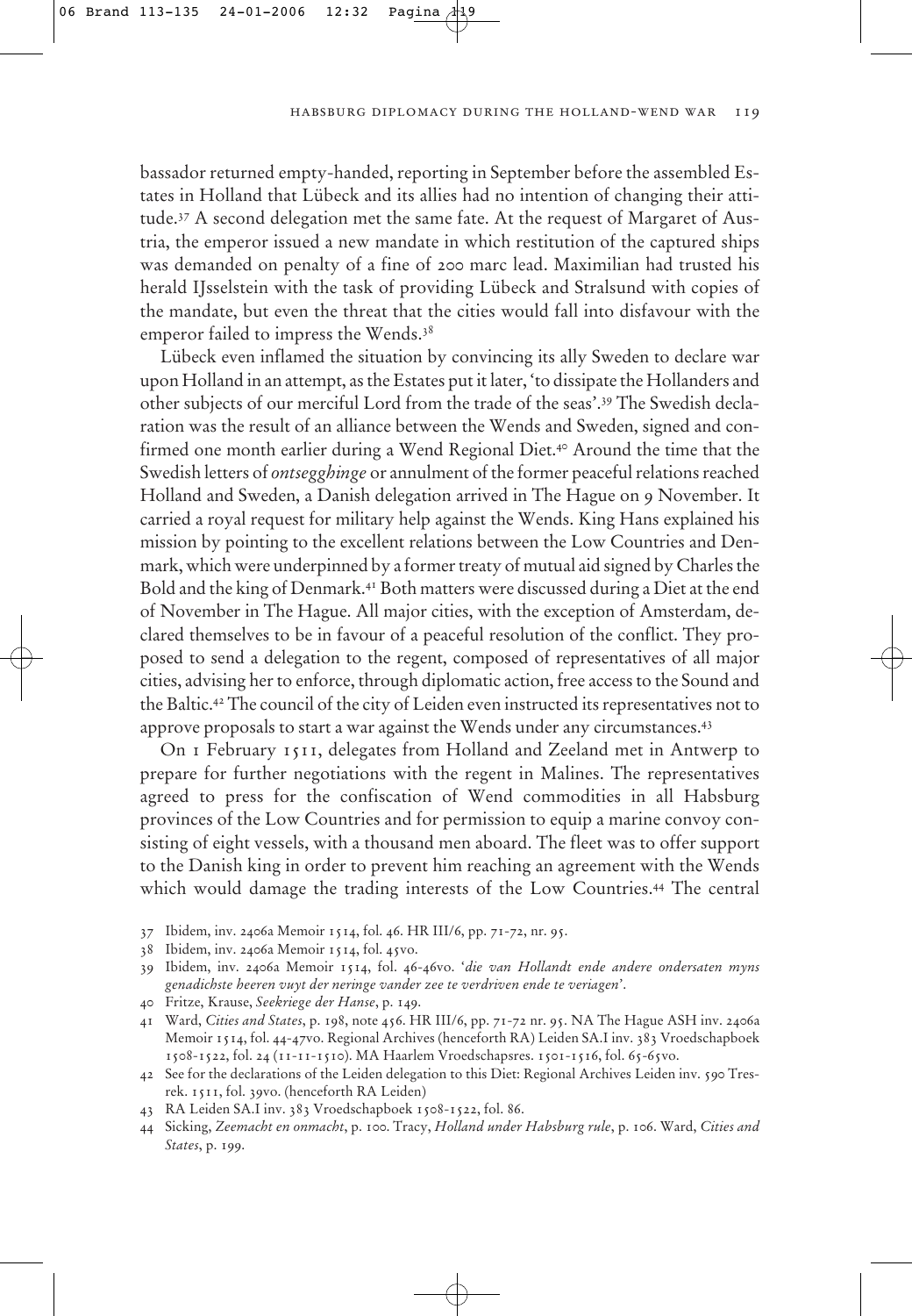Habsburg government reacted quickly. On 3 February, the regent received the imperial mandate needed to proceed with the arrest of the Wend merchants residing in the Low Countries, as well as with the confiscation of their commodities.45 The very same day, the emperor ordered his master of requests, Jean de la Truye,46 to produce a reliable assessment of the extent of the damages inflicted upon Dutch merchants. On 18 February, the emperor charged the president of the Privy Council in the Low Countries, Jean Carondelet,47 with the task of supervising the confiscation of Wend commodities up to a total value of 100,000 guilders.48 Finally, on 16 March, the emperor informed Lübeck that he had allowed his subjects from Holland, Zeeland and Brabant to resume trade with Denmark on the condition that they would not supply the Danish king with weapons or ships.49

Adequate centralized decision-making in Brussels was, however, hampered by regional differences. The imperial decision to proceed with the confiscation of the commodities of Wend merchants in Flanders gave rise to strong protests from Flanders' Four Members, as its States were called. The imperial measures notably posed a threat to Bruges's commercial interests. As a staple for high value commodities transported along the east-west axis, the city held a key position in the Hanseatic trading system and depended on good relations with Lübeck and the Wends.<sup>50</sup> The Four Members successfully complained before the Grand Council in Malines, indicating in this way that conditions for the implementation of a coherent trading policy in the Low Countries were not yet fulfilled.<sup>51</sup>

The equipping and financing of the planned convoy triggered controversy among the States of Holland. Gouda's council resolutions of 15 and 20 February in particular reveal the lack of uniformity in the standpoints of the various towns. Initially, the council of Gouda opted for a war against the Wends and the Swedes on condition that all coastal provinces, including Brabant and Flanders, participated on an equal basis. On 20 February, a combination of such forces proved to be unlikely and this obliged the council to annul the former resolution. It now agreed that during the next Diet its representatives would propose equipping eight vessels

- 46 He might be the same person as Jean aux Truyes who was an advocate at the Supreme Council in Malines about 1494. In 1505 he was appointed Councillor in this Council and resigned in 15120 as he accepted membership of the Privy Council in 1520. He fulfilled various diplomatic missions among which his mediation together with Jean Suquet in a conflict among Malines' butchers in 1520. He died in 1541. Kerckhoffs-De Hey, *De Grote Raad* , p. 149.
- 47 Jean Carondelet (1469-1545) started his career as dean of Besançon and Councillor in the Council of Burgundy. He served the duke as a master of requests at his court form about 1495. In 1504 he was an ordinary Councillor at the Surpreme Council in Malines and a member of the Privy Council since 1508. In 1522 he accepted the office of president of the latter. Kerckhoffs-De Hey, *De Grote Raad* , p. 41.
- 48 HR III/6, p. 73 nr. 99.
- 49 HR III/6, p. 99 nr. 111.
- 50 See for example P. Stabel, 'Bruges and the German Hanse: Brokering European Commerce', in Luc François and Ann Katharine Isaacs (eds.) *The Sea in European History* (Pisa 2001) pp. 35-55.
- 51 Lahaine, 'Die Hanse und Holland', p. 250. Sicking, *Zeemacht en onmacht*, p. 110. See also HR III/6, pp. 299-230 nr. 321.

<sup>45</sup> Lahaine, 'Die Hanse und Holland', p. 245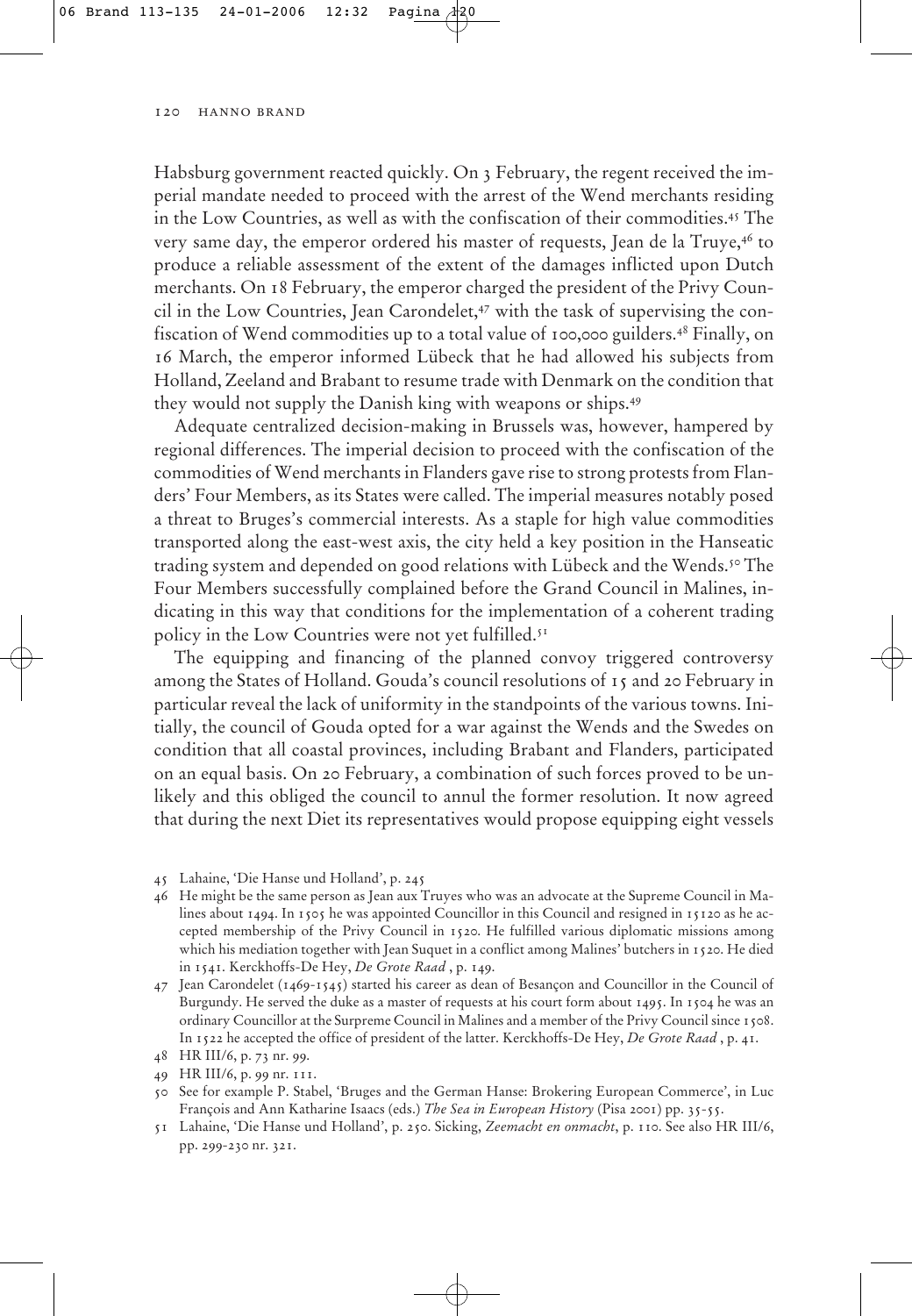against Lübeck and Sweden, to be financed by revenue from the *lastgeld*, a tax on shipped commodities and herring catches. This position was shared by the cities of Leiden and Haarlem.52 Such a reaction indicates that the towns which were not directly affected by the capture of vessels refused to take on a financial role in equipping the fleet. They put the burden on the shoulders of the merchants and fishermen who had a direct interest in the restoration of trading relations with the Baltic.53

The correspondence between the regent and the noblemen Nassau, Chièvres, Tamse and Berghes, who were meticulously informed on the decision-making process in Holland and Brabant, reveals how deep the fissures ran. Margaret of Austria wrote that because of the '*diversité d'opinion'* between the towns of Holland, Zierikszee in Zeeland and Antwerp, she was forced to interrupt further negotiations and had ordered them '*qu'ilz se retirassent chascun en son quartier pour communiqués plusavant de cest affaire*'.54 As even after the intervention of the Council of Holland common ground remained elusive, the cities decided to '*redigé par escript les opinions de ceulx qui se sont trouvez contraires*' and sent these to the regent. After having invoked the advice of the Supreme Council in Malines, Margaret informed the above-mentioned nobility of her decision and ordered them to convey her response to the emperor, so that he could take appropriate measures '*au bien soulagement et consolacion des pays et subjects dessuditz*'. The nobles were also asked to establish whether the treaties signed by the king of Denmark and Margaret's grandfather Charles the Bold were suitable to be prolonged.55 Their findings would form a directive guiding Maximilian's decision to refrain from providing military support to Denmark.

On 6 May, the emperor reached a final decision and ordered the construction of a fleet of only four warships, to be paid for from the *lastgeld* incomes. The cities of Amsterdam, Zierikszee, Hoorn and Edam, whose merchants and ship captains had been victims of the captures at Greifswald and Helsingör, were expected to furnish the equipment. The squire Aernt van Duvenvoorde was appointed captain-general and received instructions indicating that he was to command the merchant fleet, which was to be guided through the Sound by his convoy. Delivering aid to Den-

54 L.P.C. van den Bergh (ed.) 'Correspondance de Marguerite d'Autriche avec ses amis sur les affaires des Pays-Bas de 1506-1528', in *Gedenkstukken tot opheldering der Nederlandsche geschiedenis, opgezameld uit de archieven te Rijssel en op gezag van het gouvernement uitgegeven,* III: 1506-1511 (The Hague 1842) pp. 254-258.

55 *Ibidem*.

<sup>52</sup> M. Rollin Coukercque, A. Meerkamp van Embden, 'Goudsche vroedschapsresoluties', *Bijdragen Historisch Genootschap* XXXVII (1916) pp. 72-73. Ward, *Cities and States*, p. 199. RA Leiden SA.I inv. 383 Vroedschapboek 1508-1522, fol. 89 (11-02-1511).

<sup>53</sup> Around this time, the Hanseatic merchants in Bruges informed Lübeck about rumours that eight warships were to be equipped – of which two were to be equipped by Amsterdam, one by Hoorn, one by Enkuizen, the other Watercities would equip two and Antwerp and Zierikszee one each. The letter underlined the fact that these cities were acting on their own behalf, since the other town councils had no intention of being involved in this matter. HR III/6, p. 111 nr. 173. Ward, *Cities and States*, p. 200.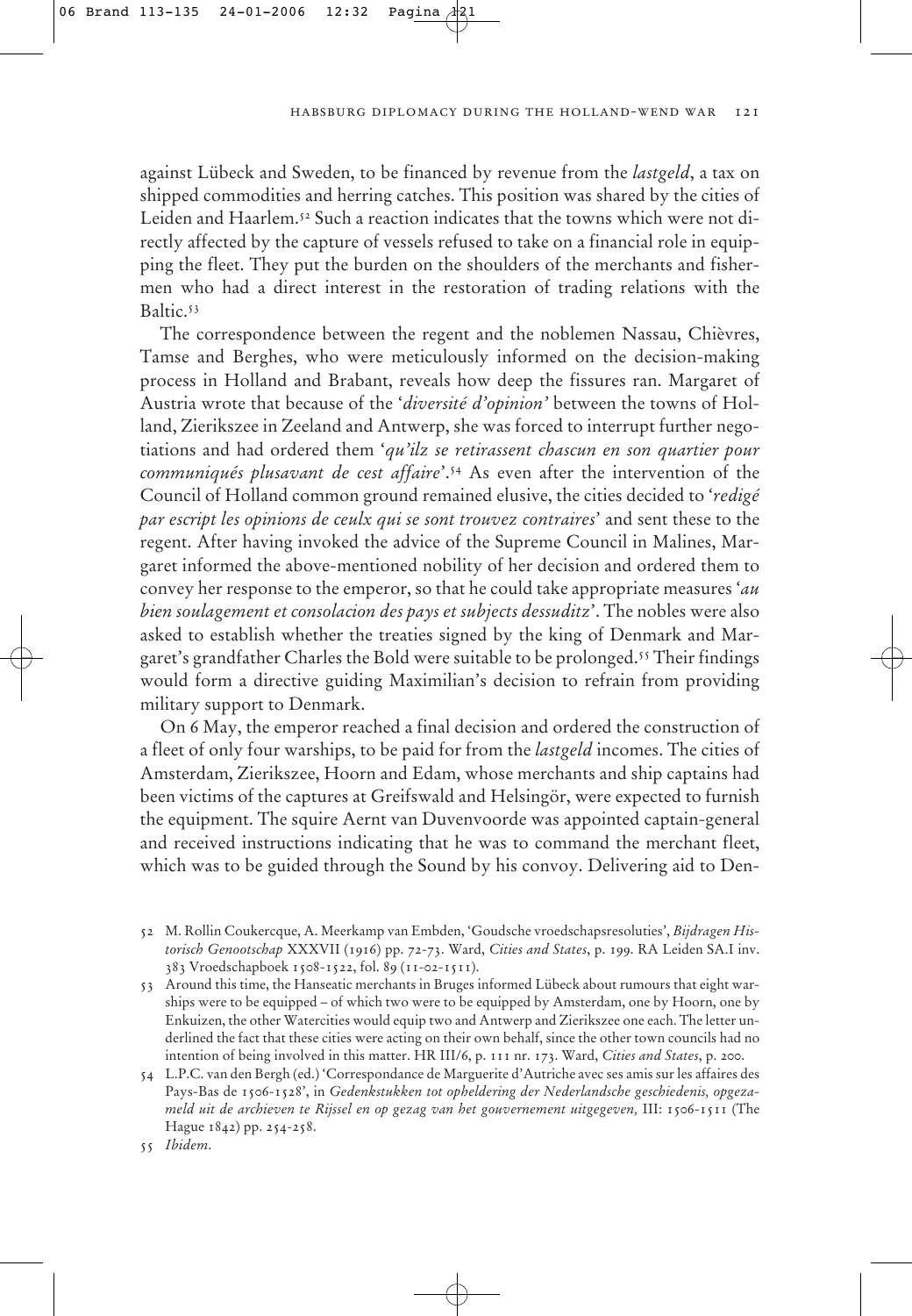mark was, however, forbidden.<sup>56</sup> The emperor wanted to maintain the neutral position of the Low Countries and refused to approve measures which threatened to compromise the still ongoing negotiations with the Wends.

In the meantime, diplomatic contacts had been made at the highest level but had failed to produce the anticipated results. On 26 April 1511, Lübeck informed its ally Rostock that it had attended the Reichstag in Strasbourg six months earlier. After talks with ambassadors from Denmark and the Low Countries, a common Diet in Hamburg on 24 June was envisaged. The Duke of Brandenburg was to act as a mediator and received instructions to establish a six-month truce between the Wend towns and Denmark. In addition, the emperor demanded the restitution of the ships belonging to the Hollanders and other subjects in the Low Countries and announced the implementation of free trade in the Baltic for all parties, Sweden included.57 The Conference was rescheduled for Lüneburg on 17 June, but was finally cancelled because of a lack of finance, as an intended representative from the Low Countries noted.58 In March 1511, the emperor had already made a renewed attempt to restore trading relations between Holland and Denmark. Provided with instructions from Holland's States, Maximilian of Zevenbergen entered into negotiations with delegations from Lübeck and Denmark. Despite his assurance that Holland would refrain from delivering support to Denmark, apparently nothing was achieved.<sup>59</sup>

#### **The Battle of Hella and its Consequences**

In the meantime, the Danish-Wend war flared up again when, in March, warships from Lübeck captured forty Danish merchant vessels. Denmark reacted forcefully and its fleet appeared in the Trave estuary on 1 June, landing a force which started to pillage the area surrounding Lübeck. Later, the Wends accused Amsterdam and Enkhuizen of having supported the Danish attack and seriously questioned Holland's neutrality in the conflict.<sup>60</sup> The Wends reacted by equipping a fleet which started patrolling the entrance of the Sound. Its commanders Fritz Grawert and Hermann Falke, both members of the Lübeck council, received instructions to allow ships from Hamburg, Danzig and England to use the Sound passage, which

<sup>56</sup> NA The Hague ASH inv. 2406. Sicking, *Zeemacht en onmacht*, p. 110. Ward, *Cities and States*, p. 200. J. ter Gouw, *Geschiedenis van Amsterdam*, III (Amsterdam 1881-1884) p. 348.

<sup>57</sup> HR III/6, p. 99 nr. 141.

<sup>58</sup> Ibidem, p. 109 nr. 166. NA The Hague ASH inv. 2406.

<sup>59</sup> NA The Hague ASH inv. 2406a, fol. 46vo.

<sup>60</sup> HR III/6, pp. 589-590 nr. 626  $\%$  61. In 1522, in the instructions of a Habsburg delegation sent to Copenhagen, the emperor indeed admitted providing support to Denmark ('*in den crich tuschen uwer C.W.* (Christian II) *heer ende vaderende den wenschen steden uwer C.W. heer ende vader merkelick hulp gedaen ende daer duer in groten nachteyl gevallen...* ' . . ) Statens Arkiver Kopenhagen Rigsarkivet inv. 301 Tyske Kancelli A II Akter vedr. Øresundstolden (1522).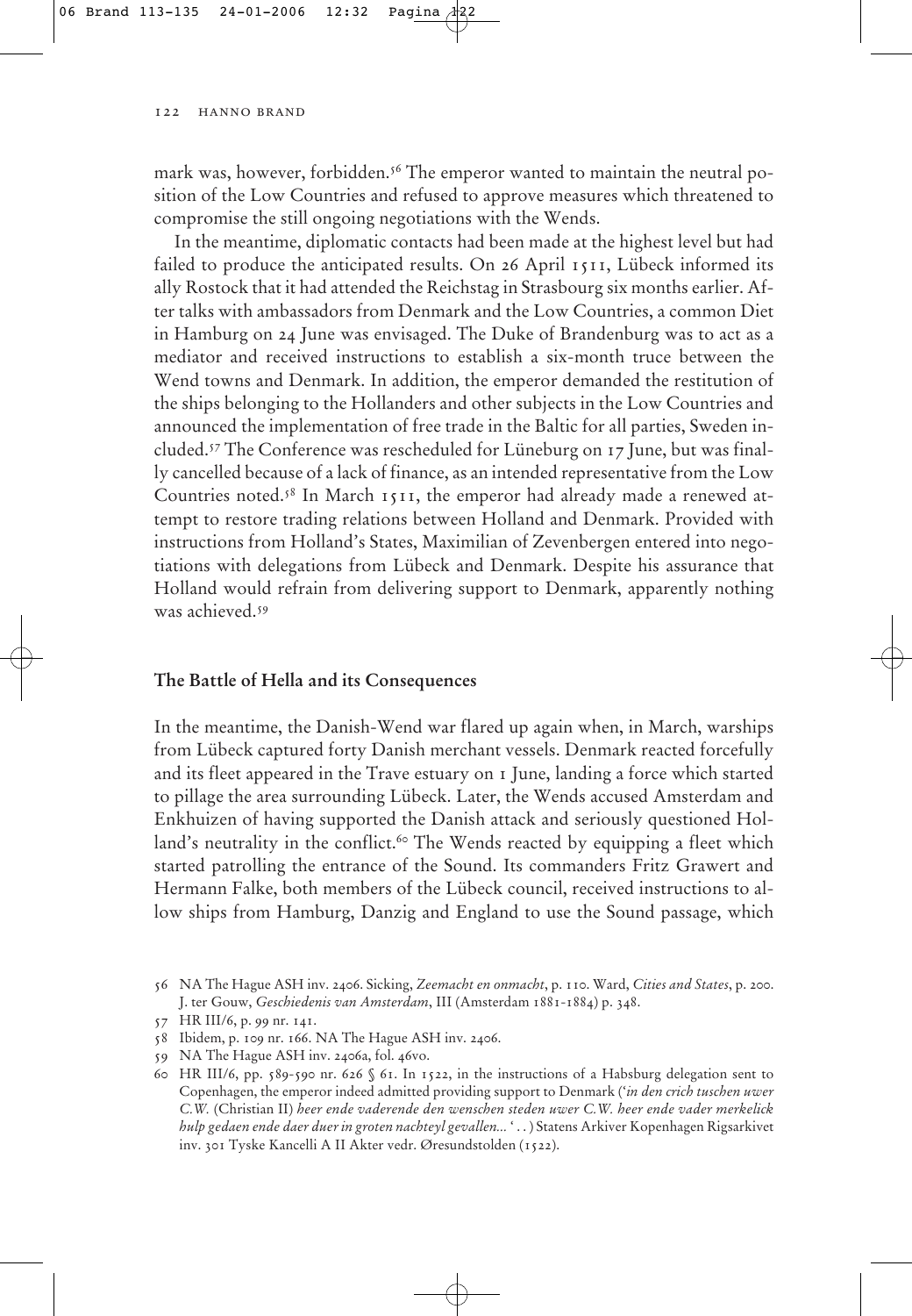suggests that the renewed blockade was exclusively directed against the Low Countries.<sup>61</sup>

Before the blockade came into effect the Dutch trading convoy had sailed through the Sound under the protection of the Danish admiral Jens Holgerse Ulfstand. After having finished business in Riga, Reval and elsewhere in the Eastern Baltic, the fleet joined ships that had wintered in the harbour at Danzig.<sup>62</sup> Laden with ashes, wood, grain and large amounts of copper, about 250 vessels originating from Holland, Zeeland, Frisia, Denmark, Antwerp, Hamburg and Kampen set course for their home ports.<sup>63</sup> On 9 August, a Wend fleet joined battle with the Danes close to the Isle of Bornholm, the latter being forced to retreat when they lost their flagship. The Wends then set out to attack the poorly defended Dutch merchant fleet. On 11 August, the Dutch fleet was dispersed and partially destroyed at the Isle of Hella near the coast of Pommeren. Losses were enormous with about forty merchant vessels forcibly stranded and either sunk or captured, and their cargoes sold in Lübeck.<sup>64</sup> Amsterdam estimated that damages equalled a sum of about 100,000 pounds. In Hoorn estimates ran to 20,000 pounds.<sup>65</sup> The incident made clear that the naval capacities of the Low Countries were inadequate to protect their merchant fleet and forced Amsterdam to issue prohibitions on Baltic navigation in December 1511 and in May 1512.<sup>66</sup> It also indicated that Holland's trading interests could only be saved by skilful diplomacy.

Surprisingly, the incident at Hella did not trigger immediate countermeasures in Holland. The towns and Estates gathered for the first time after the event in January 1512 to discuss the equipping of a convoy to protect the merchant and the fishing fleet. Again the cities refused to participate directly and preferred to provide finance through the *lastgeld.*<sup>67</sup> The city of Haarlem was particularly reluctant and did not even attend the Diet in Malines. In the preparatory council meeting, Haarlem's local rulers imposed the rather unrealistic condition that all provinces had to participate. The city also demanded that the regent take the initiative in addressing a marine policy.68 Leiden's vote was determined by its local economic interests and in particular the maintenance of its cloth industry. It limited itself to asking the regent to continue the peace treaties with England and Denmark in order to prevent

- 61 Fritze, Krause, *Seekriege der Hanse*, p. 152. Lahaine, 'Die Hanse und Holland', pp. 246-247.
- 62 Lahaine, 'Die Hanse und Holland', p. 245.
- 63 Ibidem, pp. 246-247. With regard to the copper cargo, which was owned by the Fuggers, see Ph. Dollinger, *Die Hanse* (Stuttgart 19985 ) pp. 409-413.
- 64 NA The Hague ASH inv. 2406, fol. 46vo.-47.
- 65 HR III/6, pp. 255-257 nr. 214. J.J. Altmeyer, *Histoire des relations commerciales et diplomatiques avec le nord de l'Europe* (Paris, Bonn 1840) pp. 43-44. Sicking, *Zeemacht en onmacht*, p. 100. Tracy, *Holland under Habsburg rule*, p. 106. Lahaine, 'Die Hanse und Holland', pp. 247-248. In his chronicle of Hoorn, Velius accuses the Danes of a weak performance. Velius, *Chronijck*, pp. 90-91.
- 66 L. Sicking, 'Die offensive Lösung. Militärische Aspekte des holländischen Ostseehandels im 15. und 16. Jahrhundert', *HGbll.*, 117 (1999) 45-46. Ter Gouw, *Geschiedenis van Amsterdam* III, pp. 329-330. HR III/6, p. 325 nr. 312.
- 67 RA Leiden SA I 383 Vroedschapboek 1508-1522, fol. 108 (19-01-1512).
- 68 Ward, *Cities and States*, p. 202.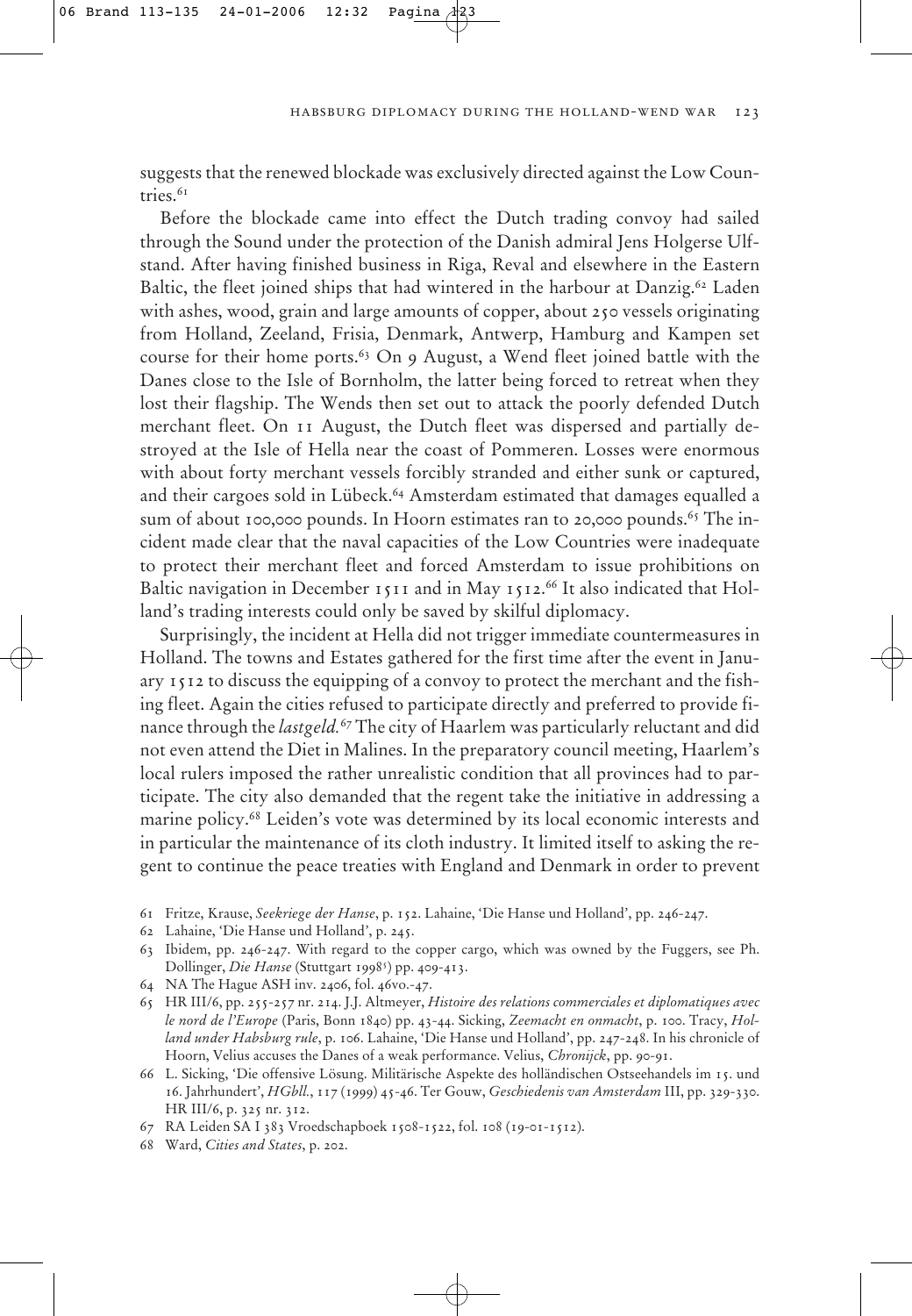imports of wool and exports of cloth being threatened. The city council had, however, refused to contribute to the costs of the protection of the merchant fleet. The cities finally argued that the Estates would not participate in financing the project.<sup>69</sup>

As a result of the increasing threat posed by a combined Lübeck-Stralsund fleet, deployed in the Baltic and the North Sea from the end of June 1512, councillor Jean Suquet was obliged on behalf of the regent to introduce new defensive plans during a Diet of the Estates in The Hague. The councillor asked for an answer before 11 September, but once again came up against the combined opposition of the assembled cities. Leiden's council, for example, shelved the matter as it argued that it was far too late in the sailing season to allow effective action at sea.<sup>70</sup> Such an attitude suggests that the incident at Hella had not led the cities and Estates to address the issue of a common naval policy. Urban councils tended to act according to their private economic interests. Even attempts by Amsterdam to reach a diplomatic solution met resistance. On 12 March 1512, Haarlem had refused to adhere to Amsterdam's proposal to send a delegation to Lübeck at the cost of the county. Only during the Diets, which were organized in June and July to discuss protection of the fisheries fleet, Leiden did grudgingly agree to make a financial contribution to sending a delegation to Lübeck and the Baltic cities.<sup>71</sup>

#### **The Negotiations Resumed**

Despite the Wend victory at Bornholm and Hella, popular support for the war against Denmark diminished. The interruption of mercantile traffic through the Sound had a negative impact on the local economies and allowed rival ports such as Danzig to reinforce their positions in the Baltic to the detriment of the Wend cities.72 Another complicating factor was the weakening position of the rebels in Sweden, which resulted in a rapprochement between Swedish Council members and the Danish crown. Such developments forced Lübeck into a more cautious policy. Negotiations with the Danish king resulted in the peace treaty of Malmö, signed on 23 April 1512. The treaty has been considered disadvantageous for the Wends, since it contained no new trading privileges for the Hanse or measures to contain Dutch competition in the region.73 Still, the king agreed to maintain a neutral position in the trading conflict with the Habsburg Low Countries.

<sup>69</sup> RA Leiden SA I 383 Vroedschapboek 1508-1522, fol. 117. Ward, *Cities and States*, p. 201-202.

<sup>70</sup> RA Leiden SA I 383 Vroedschapboek 1508-1522, fol. 127. '*... roerende instructie over gesonden bijden ambassadeur van den keijzer wesende ter Lubeke, . . . dat die van Lubeke den harincman sullen overvallen ende beschadigen, gesloten dat den tijt nu ter zeer verlopen is en de te laet is om eenige scepen van oirloge ...'.* The Diets were held on 19 August and 7 September.

<sup>71</sup> Ward, *Cities and States*, p. 202.

<sup>72</sup> Lahaine, 'Die Hanse und Holland', p. 245.

<sup>73</sup> Fritze, Krause, *Seekriege der Hanse*, pp. 153-154. Lahaine, 'Die Hanse und Holland', p. 249. Vollbehr, *Die Holländer*, p. 63. Compare Glete, 'Naval power', p. 222 who suggests that as a consequence of the Malmö treaty, the Wends were obliged to interrupt their attempts to chase the Hollanders from the Baltic.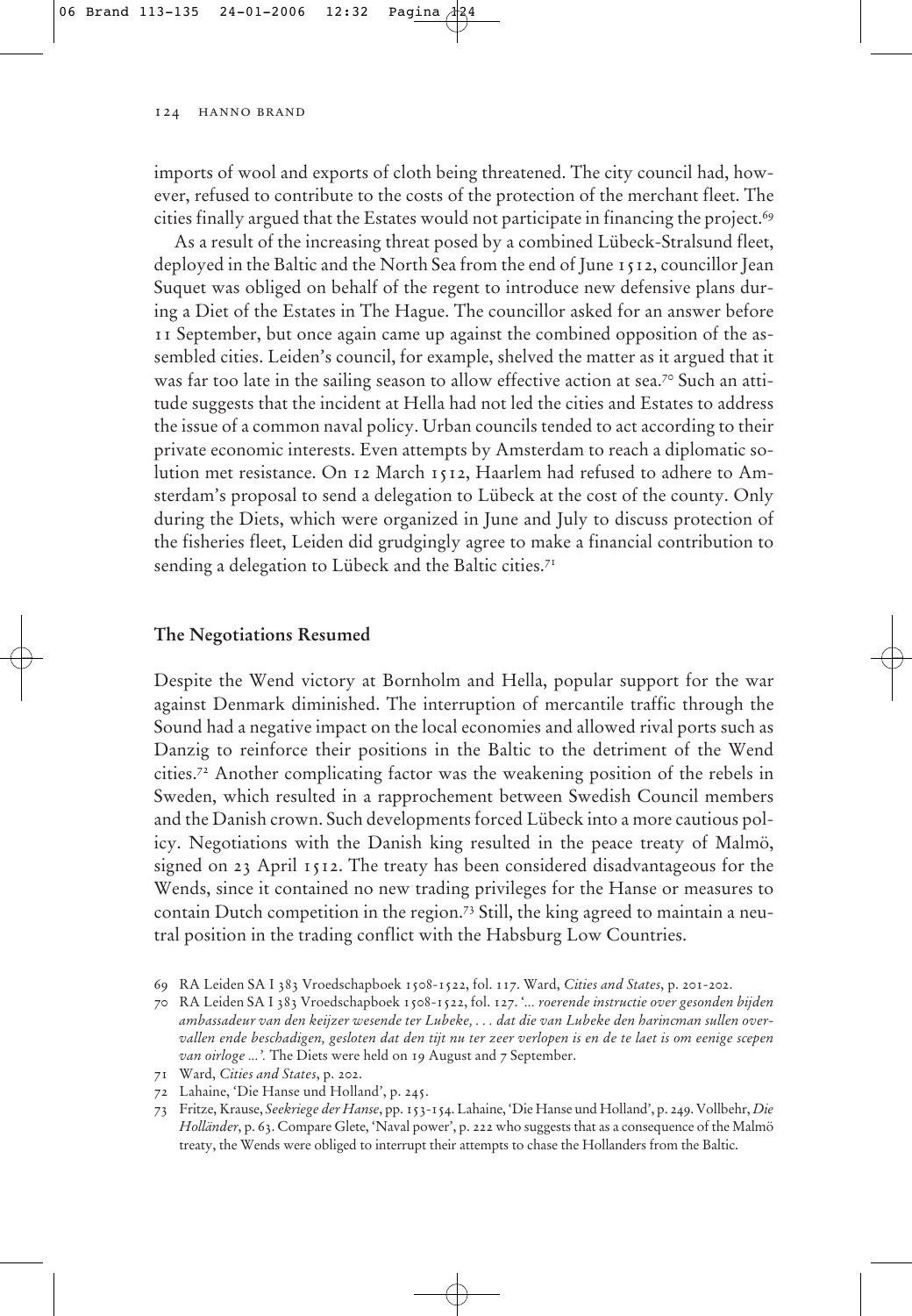#### habsburg diplomacy during the holland-wend war 125

With regard to this conflict, the Wends gave opposing signals. On 1 April 1512, the Wend Diet decided to declare war upon Holland, but it simultaneously kept the door open for further negotiations, asking Bremen to act as a mediator.74 The declaration of war was in other words a means to increase pressure on the Habsburg Low Countries, since the Wends doubtlessly realized that a balanced redefinition of the trading conditions in the region could only be accomplished at the negotiating table.75 On 18 July, King Hans proposed to mediate. Lübeck was inclined to be in favour of the offer and agreed that negotiations should start on 24 June 1513 in Copenhagen. In order to contain the conflict, the Danish king called upon the Wends to refrain from attacks against the Dutch. Lübeck and its allies refused to adhere to the proposal, but nonetheless informed Stralsund about the Danish offer and about the request, directed to Bremen, to try to negotiate a one-year truce with Holland.76

The arrival of imperial ambassadors in Lübeck in August obliged the Lübeck council to start bilateral negotiations with Habsburg. The mission, for which preparations had already begun in July, was headed by the emperor's councillor and pensionary Jürgen Hagemeyer, who was accompanied by the imperial herald Segemond Duytschlant. They carried instructions to establish free trade in Denmark and the Baltic and to obtain indemnities for the captures at Hella.77 Lübeck consulted its Wend partners by letter. The cities were not very happy with the imperial intervention and still contemplated accepting the Danish offer to mediate.78 It took considerable effort on the part of the Habsburg delegation to establish a treaty which obliged Lübeck to withdraw its navy and to sign a two-month truce.79 Both parties agreed to use the truce to prepare a Diet at the imperial court before Christmas 1512. During the negotiations around Christmas, in which Amsterdam's pensionary Coen Janszn. played a leading role, both parties agreed on a truce last-

- 74 HR III/6, pp. 326-327 nr. 315. In a letter to Danzig, Lübeck justified the war, arguing that: '*wes nicht allene uns, ock juwen erszamheiden (i.e. Danzig) neven alle oosterschen steden dan ock denszulven steden van der hansze sampt den kunthoren unde suster gemener wolfarth heft afgedragen dath de hollanders, zelanders ende westfrieslanders szo wijde wo oghenschijnlick unde to vele vordarve sijn . . . sze to beveden und myth orlage dar sustes ander myddel nich wohl tolangen van sulker orer vorkerynghe tho bringen* . . .'.
- 75 NA The Hague ASH inv. 2406a Memoir 1514, fol. 47. Lübeck had difficulties in getting support for the War among the Wend Cities. Danzig was opposed to an anti-Dutch alliance. Wismar and Rostock kept their distances as they disapproved of the attack at Hella. Hamburg, on the other hand, had not been involved in the war against Denmark but now was involved in frenzied activity against the Hollanders and captured several ships from Amsterdam. HR III/6, p. 326 nr. 314 and pp. 328-329 nr. 320. Lahaine, 'Die Hanse und Holland', pp. 249-250. Ter Gouw, *Geschiedenis van Amsterdam* III, pp. 329- 330, 350.
- 76 HR III/6, pp. 402-403 nr. 428-430.
- 77 HR III/6, 420 nr. 459. NA The Hague ASH inv. 2406a Memoir 1514, fol. 47vo. Lahaine, 'Die Hanse und Holland', p. 253.
- 78 HR III/6, pp. 412-416, nr. 445-450. Letters from August 21, 22 and 23. Compare G. Waitz, *Lübeck unter Jürgen Wullenwever und die europäische Politik*, I (Berlijn 1855) pp. 18, 253.
- 79 HR III/6, pp. 418-419 nr. 456. NA The Hague inv. 2406a Memoir 1514, fol. 47.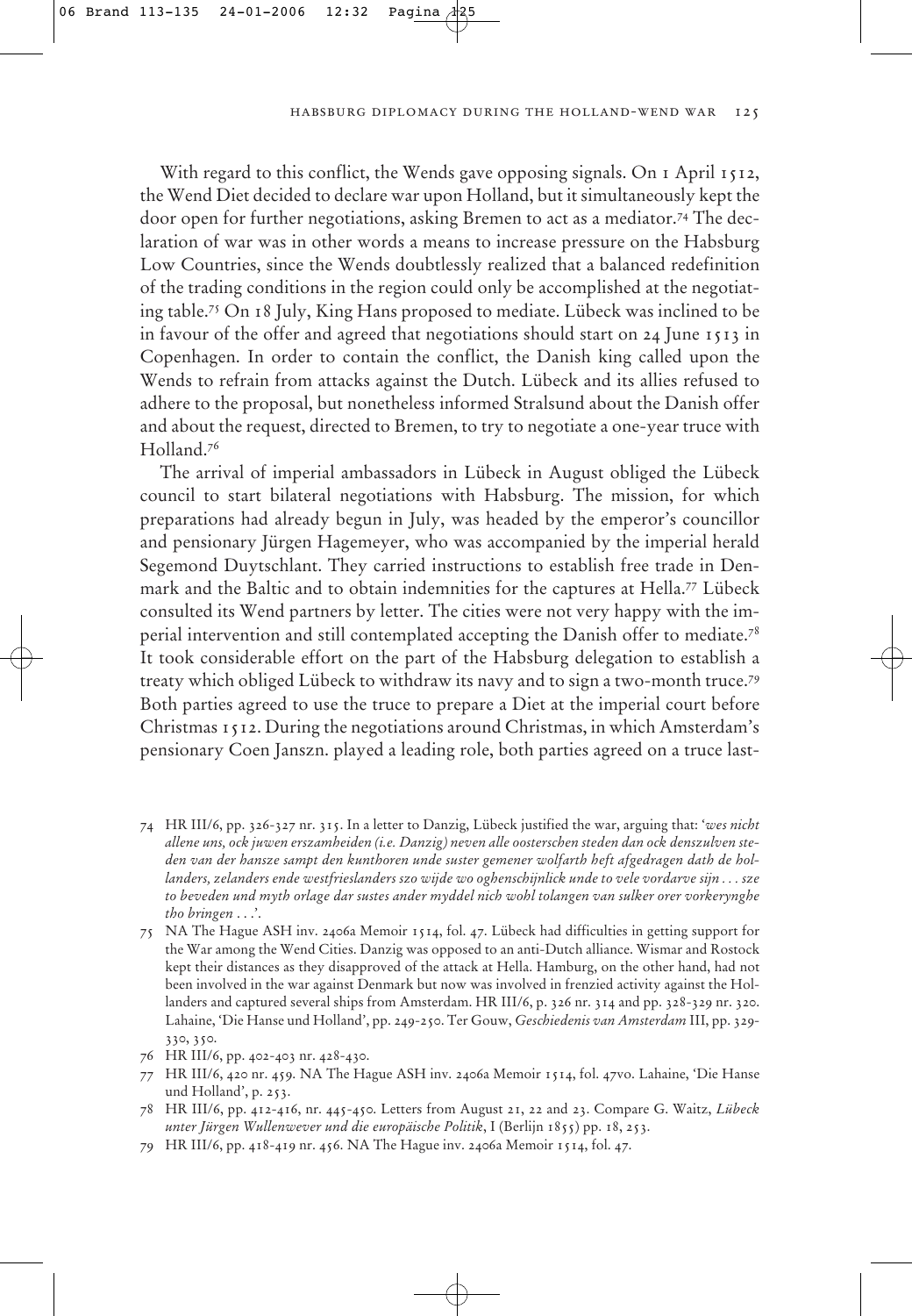ing until 6 January 1514, which paved the way for further peace negotiations.<sup>80</sup>

Despite the agreement, Holland's cities did not seem very interested in resolving the matter. During deliberations on 4 April 1513, concerned with sending new missions to the Baltic, Leiden's council limited itself to some obligatory remarks on the costs involved. Haarlem's council resolutions of 14 April record the remark that 'one would not negotiate about the eastern matter, nor would one undertake much'.81 Peace talks were apparently also scheduled for the Diet in Malines in May, but on that occasion all attention was focused on the approaching marriage between Charles V's sister Isabelle and Denmark's prince royal, Christian II.82 The peace process, nonetheless, accelerated when on 27 June delegates from Amsterdam, Enkhuizen and Lübeck met in Copenhagen to attend Christian's II coronation festivities. Both sides emphasized the coincidental nature of their meeting and stated that they 'purely acted for the benefit of peace' and not as official representatives of the emperor or their home towns. The Dutch delegation had received instructions only to pursue improved trading conditions in Denmark.<sup>83</sup> The delegates agreed to prolong the truce for another year, until Epiphany, 6 January 1515, and suggested reopening peace negotiations around Pentecost 1514 in Bremen. Both sides agreed to appoint arbiters from a neutral city. Amsterdam and Lübeck promised to inform each other about the ratification of their proposals before 16 October.<sup>84</sup>

In an attempt to exclude both the Low Countries and the emperor from the conflict, Lübeck had requested that the kontor at Bruges convince Amsterdam and the Watercities to engage in further negotiations at the urban or regional level. On 9 August 1513, representatives from the Bruges kontor wrote that they had done everything within their power to prevent imperial intervention. It was, however, forced to give up its attempts because the kontor, in its own words, 'did not possess any authority or good-will, nor did it get any response in Holland'.<sup>85</sup> Such a statement not only reveals the position of the kontor in Holland, it also indicates that the Wends clearly sensed that linking the emperor's authority to the general

- 80 NA The Hague inv. 2406a Memoir 1514, fol. 47. Ward wrongly presumes that the Habsburg delegation was headed by the treasurer-general Roeland LeFèvre. Ward, *Cities and States*, pp. 204, 305. As was the case in August, Jürgen Hagemeyer was charged with this task. The Wend cities were represented by Matthias Meyer, dean of the Hildesheim church, and Matthaeus Pakenbusch, syndicus in Lübeck. Statens Arkive Kopenhagen, Rigsarkivet inv. 301 Tyske Kancelli, Hansestæderne A II.6 (Instruction for the Wend delegation, 2 November 1512)
- 81 Ward, *Cities and States*, p. 204 note 479. RA Leiden SA.I inv. 592, fol. 32. MA Haarlem Vroedschapsres. 1501-1516, fol.117vo.-118vo. ('*dat men in dat Oesterspul nyet en reden noch veel dartoe doen en sal*')
- 82 Ward, *Cities and States*, pp. 305-306.
- 83 ASH inv. 2406a Memoir 1514, fol. 47vo. The Dutch delegation was headed by Cornelis Bogaert and Coen Janszn., both from Amsterdam.
- 84 NA The Hague ASH inv. 2406 Copenhagen Agreement 1514, fol. 48-48vo. HR III/6, pp. 462-463 nr. 511. The Copenhagen agreement was signed by Herman Meyer, burgermaster, Johann Meyer, council member, Dr. Mattheus Pakenbusch, syndicus, all from Lübeck. Cornelis Bogaert, licentiate and the pensionary Coen Janszn. signed with Dirk Harthenzn., secretary in Enkhuizen.
- 85 HR III/6, pp. 490-491 nr. 529 with wrong date.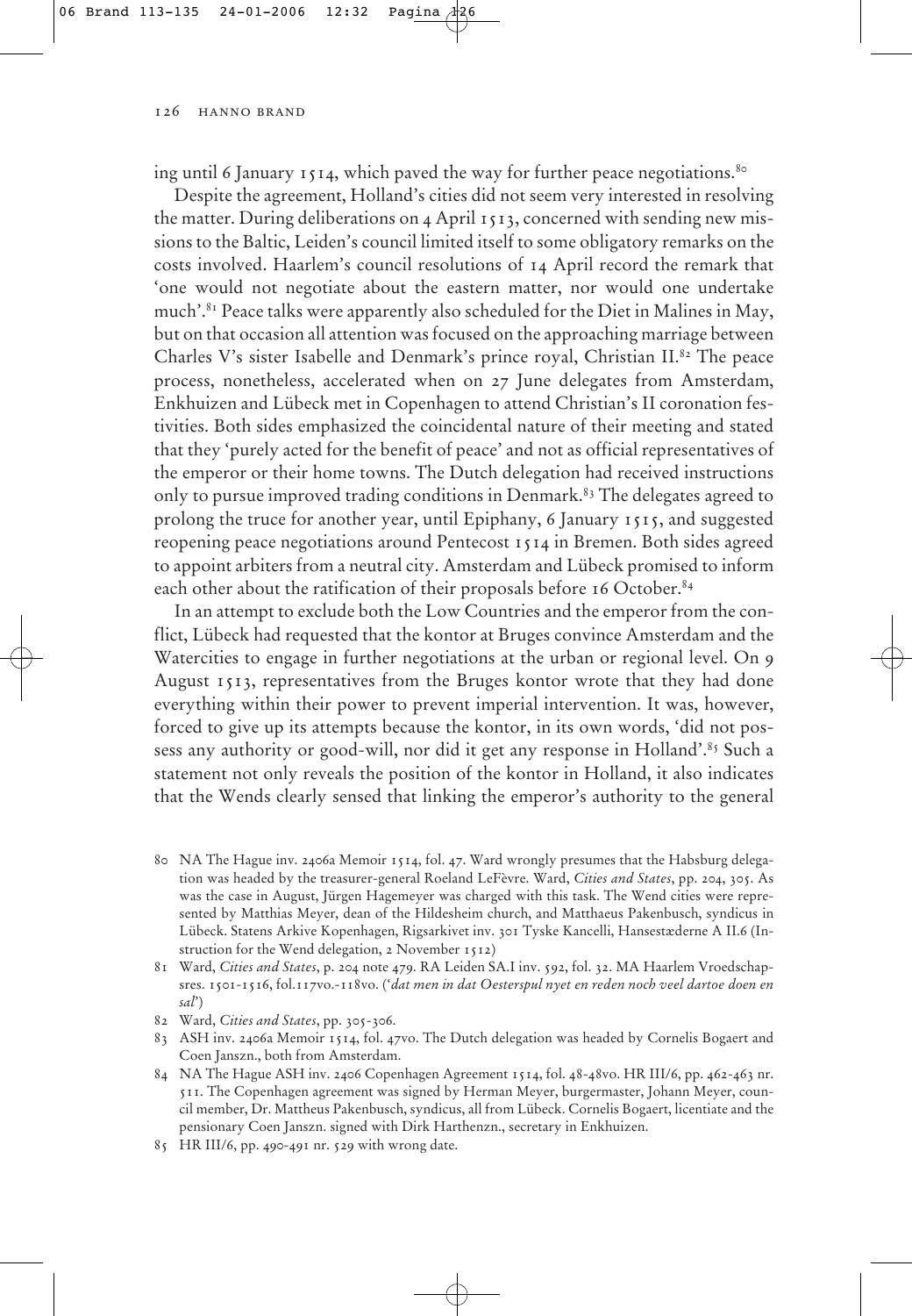well-being of the Habsburg Low Countries seriously reinforced Holland's position at the negotiating table.

On 24 April 1514, the Copenhagen agreement was discussed during a regional Wend Diet. The cities agreed to put their objections to the Hollanders on paper and enabled their intended delegates to act with full powers of procuration.<sup>86</sup> This rather loosely formulated mandate contrasts markedly with the detailed instructions that the Habsburg government gave to its delegates.<sup>87</sup> The ambassadors Albrecht van Loo<sup>88</sup>, advocate of the Common Land, Aernt van der Goes, councillor in Holland and pensionary of the city of Delft, and the Amsterdam secretary Coen Janszn. were ordered to demand compensation for all damages. Should Lübeck object to such demands, 'which was hardly imaginable', the Habsburg ambassadors were allowed to call upon the mediators in order to establish a long-term truce at the very least. The instruction emphasized that in the event of earlier matters being brought up, the minutes of the Bruges Diet of 1504 had to be taken as a guideline for further discussions.<sup>89</sup> This condition was to become a ticklish matter during the Bremen Diet.

On 17 May, Lübeck requested a postponement of the Diet. Dangerous travelling conditions caused by the Frisian wars obliged representatives from Brunswick, who were to act as mediators on behalf of the Wend cities, to cancel their journey. On 24 May, Amsterdam wrote claiming to have no objections to the postponement of the conference, but contacts with the regent revealed that she preferred to meet on the scheduled date, since her ambassadors were already on their way.90 It was unexpected international developments, however, that forced Margaret to recall her ambassadors. The immediate cause was the increasing threat from Charles of Guelders, who had succeeded in forging an anti-Habsburg alliance with France, Denmark and the Dukes of Brittanny and Albany. The Duke of Guelders had also invited the German Hanse, and the Wend towns in particular, to join the coalition with the clear intention to 'chase the Hollanders out of the navigation and trade in both east and west'. On 29 June, a Wend Diet was dedicated to debating this invitation; however, although such an alliance would completely encircle the Low Countries, the project was considered to be too ambitious.91 Nevertheless, it caused the postponement of the Bremen Conference until the autumn of 1514.

89 NA The Hague ASH inv. 2406a Letters of Procuration, fol. 50vo. ('*dat niet wel te geloven en is*').

<sup>86</sup> Ibidem, pp. 530-531 nr. 558

<sup>87</sup> NA The Hague ASH inv. 2406a Letters of Procuration, fol. 49-50. See Ward, *Cities and States,* p. 204 note 481*.*

<sup>88</sup> Albrecht van Loo (1472-1525) had succeeded Frans Coebel in the office of Advocate of the Common Land in 1513. He also was to be dismissed in 1524 after he had accepted a post as councillor of Charles V in the Court of Holland, which was considered incompatible with his office as advocate and representative of the interests of Holland's cities. Ward, *Cities and States*, p. 56. Fölting, 'Landsadvocaten', pp. 312-314.

<sup>90</sup> HR III/6, pp. 530-531 nrs. 570, 571, 573, 575.

<sup>91</sup> Lahaine, 'Die Hanse und Holland', p. 254. HR III/6, 530-531 nr. 558.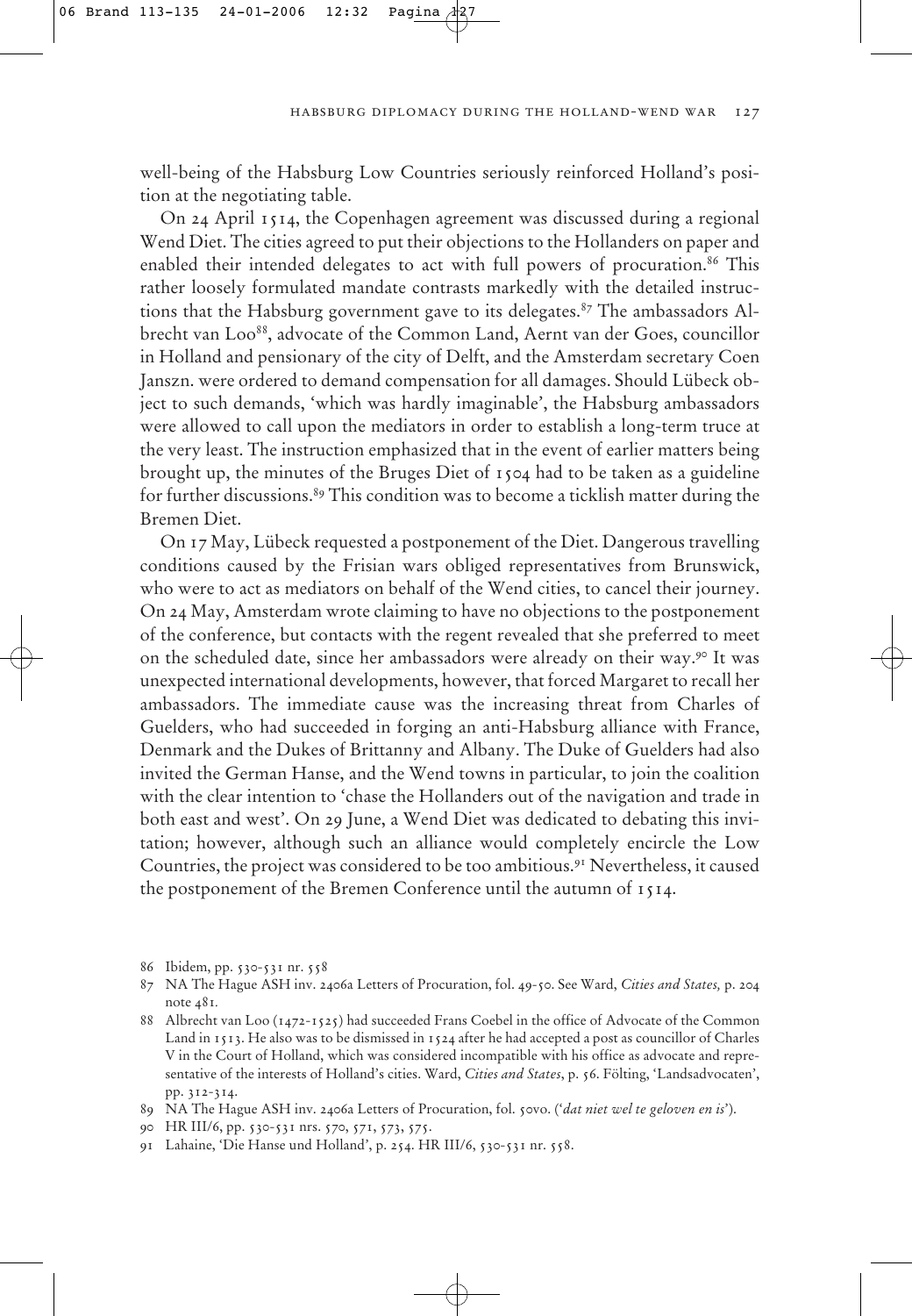#### **The Bremen Diet**

Success at the Bremen Diet of 8-27 September 1514 depended on the willingness of both parties to reach a sustained peace and an agreement on all former trading issues. On the basis of the disappointing outcomes of former Diets between 1504 and 1508, the latter issue was especially likely to cause many problems.92 Within this context, the election of referees, announced in the Copenhagen agreement of 1513, was a sensible measure. Thanks to their effort a compromise was brought about which resulted in a ten-year truce and an arrangement which foresaw the resolution of all outstanding matters in the immediate future.93

The limited success of the Diet was the result of the incompatibility of the starting points of both the Wend and Habsburg delegations. While the Habsburg ambassadors had clear instructions to begin negotiations on the basis of the results attained during the Bruges Diet of 1504, the Wend cities refused to do so.94 Arguing that their cities had never ratified the agreement, they were obliged to take the treaty signed in Münster in 1479 as a basis for further talks. Such a standpoint allowed them to question all increases in taxes and the imposition of new levies in the Habsburg Low Countries thereafter.<sup>95</sup> Pointing to the poor results of the Copenhagen treaty of 1441 which, though it marked the end of the Holland-Wend war of 1438-1441, had never developed into a sustained peace or arranged compensation for damages, the Wends offered compensation for damages inflicted on both parties since then. The Habsburg delegates, however, refused to discuss such earlier matters, pointing out that the Bruges agreement stipulated that 'all former matters were resolved and declared non-existent'.96

With the help of the referees, who behind closed doors dealt constantly with one or other of the parties, the delegations tried to put an end to the deadlock. During a meeting between the Wends and the referees, the true motive behind the Wends' diplomatic strategy surfaced when they declared that 'Amsterdam and the other small Watercities were damaging merchant shipping and it would be best if they would stay out of the water and limit themselves to the farming duties to which

- 94 The Bruges Diet had resulted in a draft treaty in which all former conflicts regarding the raising of tolls and import charges by the Hollanders since 1479 to the detriment of the Wends were settled. The draft was expected to pave the way for a sustained peace between Holland and the Wends and was to mark the end of a long period of prolonged truces, which started with the conclusion of the Copenhagen Treaty of 1441. Although the Wend delegation had accepted the Bruges treaty in 1504, their home cities annulled it unilaterally by refusing retrospective ratification.
- 95 Lahaine, 'Die Hanse und Holland', p. 256-257.
- 96 NA The Hague ASH inv. 2406a Minutes Bremen Diet, fol. 58. ('*allen die oude questien af ende teniet wesen souden*')

<sup>92</sup> See Lahaine, 'Die Hanse und Holland', pp. 227-235.

<sup>93</sup> Minutes of the Bremen Conference exist in both a Low-German and Dutch version. Differences between the two mostly concern different interpretations of what was addressed behind closed doors and conflicting views related to diplomatic procedures. The Dutch minutes were drafted by the Amsterdam pensionary Coen Janszn. See HR III/6, pp. 581-601, nr. 626 and NA The Hague ASH inv. 2406a Minutes Bremen Diet, fol. 52-67vo.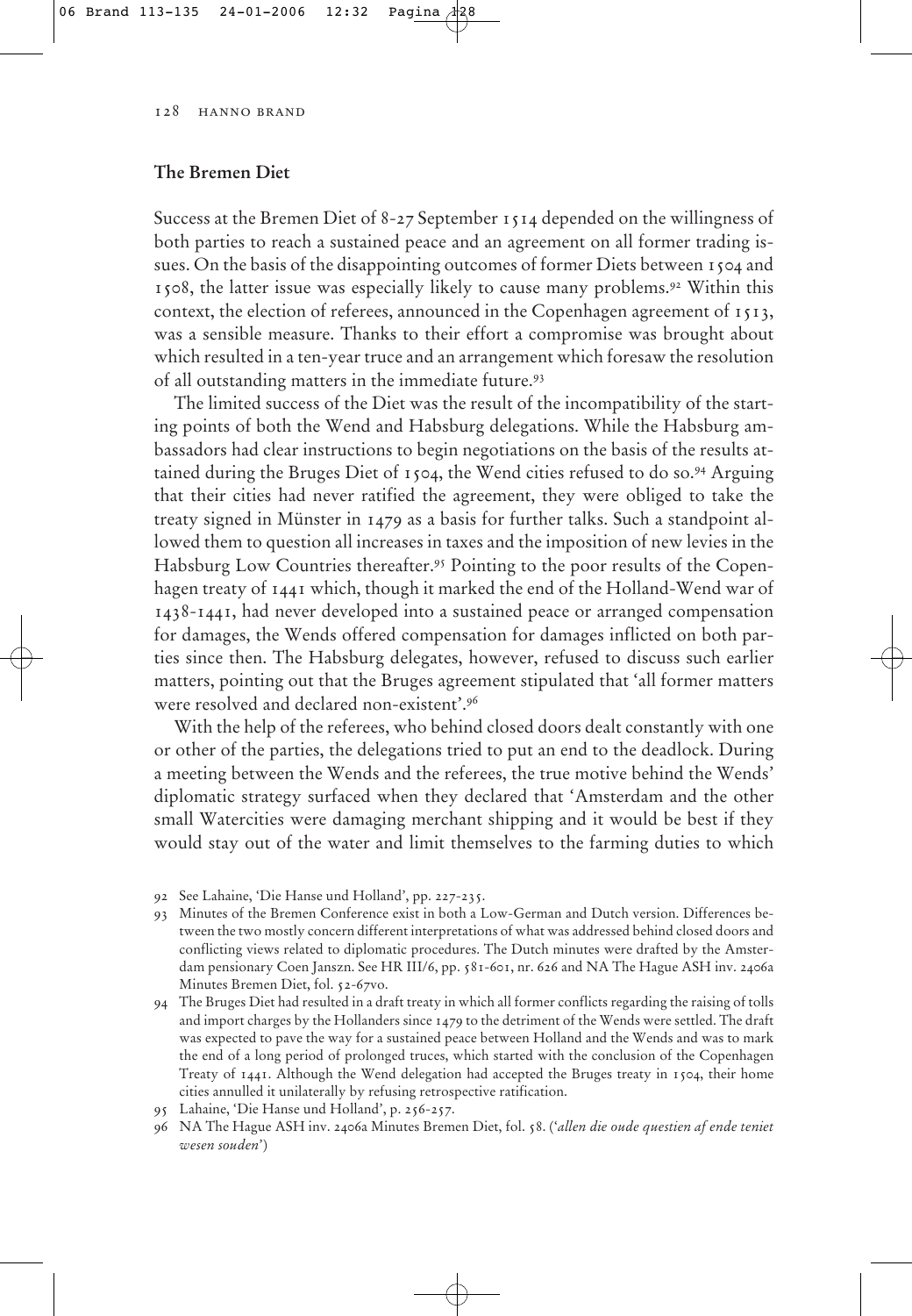they were born'.97 It explains why the Wends focused primarily on Amsterdam and its northern region. Clearly the Wends tried to avoid damaging their own interests elsewhere in the Low Countries, underlining Amsterdam's support for King Hans during the Wend-Danish war.<sup>98</sup> Hearing this, the Habsburg delegation, appalled by the impertinent Wend attitude, threatened to leave the conference. They complained about the untrustworthiness of the Wend representatives who seemed to have lost all common sense, refusing to restrict themselves to the major issues and constantly coming up with new complaints which prevented an agreement being reached. There was no doubt, the Habsburg delegates stated, 'that the Wends had no intention of negotiating any sort of peace agreement whatsoever'.99

Such an attitude arose from the fact that several Wend cities dispensed with procurations which did not allow a peace treaty to be signed without all earlier issues being provided for.<sup>100</sup> That there were fundamental differences within the Wend delegation became clear on 16 September as the demands relating to the captures at Helsingör and Hella were about to be discussed. Since neither Stralsund nor Wismar had been involved in the attacks, their representatives could not produce the mandates required to discuss the matter. As their home towns had refused to acknowledge any responsibility for the attacks, the representatives had clear instructions to avoid being included in the debt collection. The splitting up of the Wend delegation could only be avoided by sending the Stralsund and Wismar delegates home '*tom ende dat se den steden ime handel oft in den dingen nenen hinder deden*'.101

Still, success could only be obtained by carefully separating the main issue from matters of secondary importance. With regard to the latter, the arbiters suggested that each party select two scholars who were to solve all old and new matters, including those relating to the demanded compensation and increased charges. Suggestions put forward by the Habsburg ambassadors to ask the emperor, as the sovereign of both Hollanders and Wends, to appoint a *delegaet rechter* or delegated judge, were blocked by the Wends. They pointed out that not all Wend cities were subjects of the emperor and on this basis simply refused his intervention.<sup>102</sup> The final compromise foresaw the election of four scholars from Cologne, Ghent, Utrecht or Cambrai,<sup>103</sup> who with the help of a supervisor were to reach a conclu-

- 98 NA The Hague ASH inv. 2406a Minutes Bremen Diet, fols. 56vo., 60.
- 99 Ibidem, fol. 61.
- 100 Ibidem, fol. 62.
- 101 HR III/6 p. 588 nr. 626 § 55-56. Lahaine, 'Die Hanse und Holland', p. 258.
- 102 NA The Hague ASH inv. 2406a Minutes Bremen Diet, fol. 63vo.
- 103 This choice was justified with the argument that *'twelcke steden veel geleerde personen waren residerende ende practiserende inden raden aldaer wesende daer partien recours souden hebben totten geleerden om thebben raet ende consultatien*.' NA The Hague ASH inv. 2406a Minutes Bremen Diet, fol. 64.

<sup>97</sup> Ibidem, fol. 60vo. ('*die van Amsterdam ende andere cleyne Watersteden die coopvaert scadende waren ende dat beter waren dat zij uijten wateren bleven doende huer lantneringhe daer toe sij badt gheboren ware*').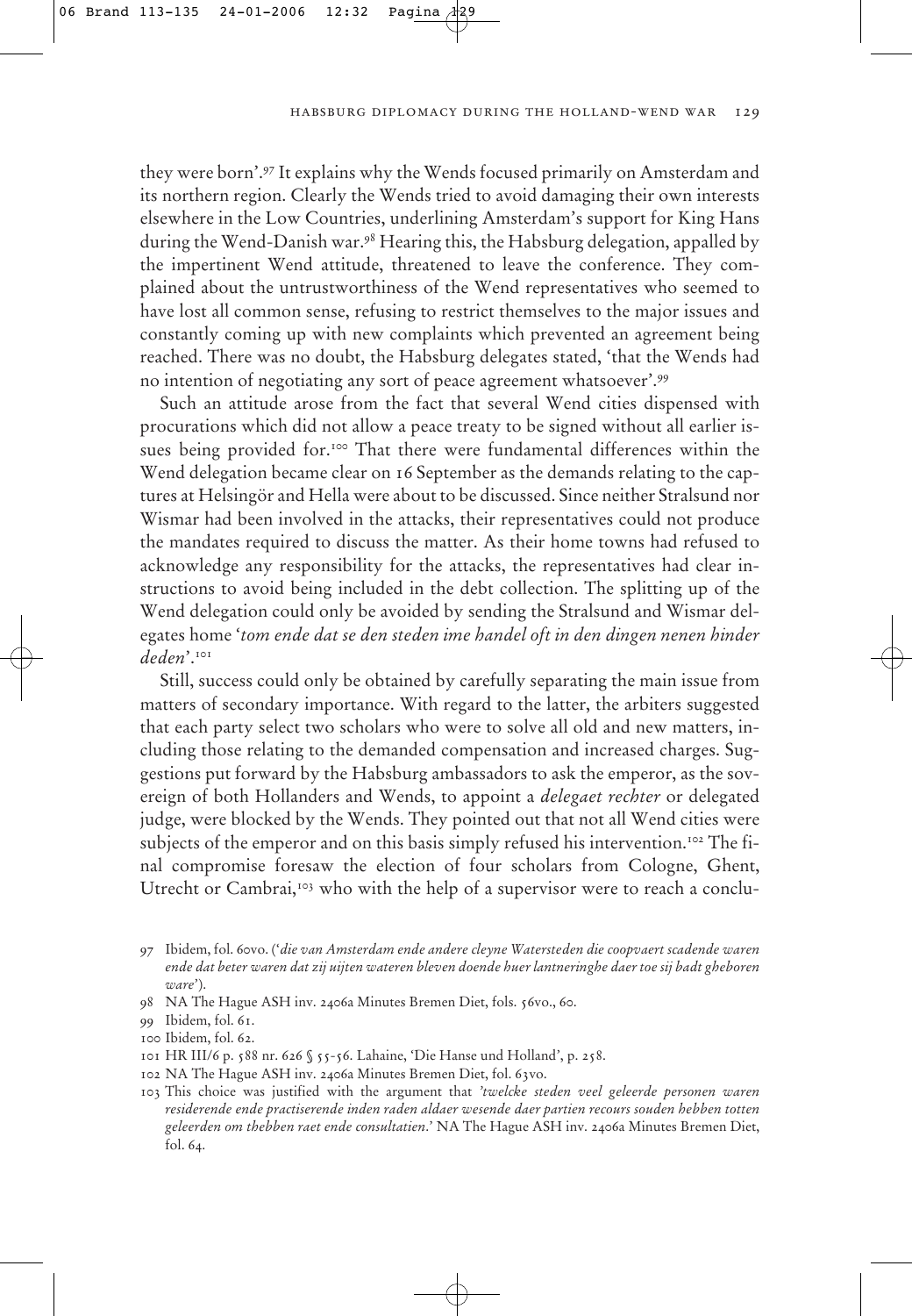sion within the coming two years. Because none of the parties possessed a mandate allowing them to sign the agreement, Amsterdam and Lübeck exchanged promises to inform each other within a year after ratification of the proposal.<sup>104</sup>

The agreement freed the way for further negotiations on the principal issue. The parties involved decided to take the Copenhagen treaty of 1513 as a starting point, which had stipulated that in the event of a peace treaty remaining out of reach, an armistice should be established.<sup>105</sup> Although the Wends were initially only prepared for a one-year truce, negotiations finally resulted in a ten-year agreement, which would last until one of the parties decided to revoke its commitments by letter. Both sides were allowed one year to inform their merchants of the new situation, enabling them to secure their commodities and to guarantee a safe passage home.<sup>106</sup> On 20 September, after twelve days of difficult talks, the negotiators finally decided to have the minutes of the Diet drafted and to ask the Bremen Council to attach its seal to the document.

The Habsburg delegation, was seriously annoyed when the Wends used the time needed for the final editing of the treaty to return to matters related to the increase in toll tariffs and taxes on imported beer from Hamburg to Holland, and to Amsterdam in particular.<sup>107</sup> At Lübeck's request, to prevent abuses in toll-raising by private collectors, the Habsburg delegation promised to install tariff boards at all relevant locations and to see to it that all collectors accused of extortion were brought to trial, as was already the case in Antwerp. Wend demands to abolish all toll and tax rises were rejected by the ambassadors who insisted that such matters were to be treated by the scholars to be appointed according to the newly reached agreement. Nonetheless, Hamburg refused to back down, demanding that charges on Hamburg beer in Amsterdam be reduced to the level agreed upon in the Copenhagen treaty of 1441. The Habsburg ambassador, however, stuck to the Bruges agreement of 1504, which stipulated that all earlier demands linked to the Copenhagen treaty be nullified. Furthermore, they pointed out that the deadlock resulting from the incapacity of the Wend delegation to produce mandates which allowed them to negotiate on the basis of the 1504 agreements had forced the Habsburg delegation to transfer all remaining matters to the committee of neutral specialists.<sup>108</sup>

Hamburg's refusal to compromise posed a serious threat to a successful conclusion of the conference and almost provoked the Habsburg delegation to leave Bremen without a treaty being signed.<sup>109</sup> Controversies within the Wend delegation increased when the Hamburg delegate revealed that according to his mandate a treaty could only be signed after a reduction in import taxes was obtained. In order to force a breakthrough, the conference was suspended for several days in order to al-

<sup>104</sup> Ibidem, fol. 63vo.-64.

<sup>105</sup> HR III/6, p. 591 nr. 626 § 69-72.

<sup>106</sup> NA The Hague ASH inv. 2406a Minutes Bremen Diet, fol. 64vo.-65.

<sup>107</sup> Ibidem, fol. 64vo..

<sup>108</sup> Ibidem, fol. 65vo-66vo. HR III/6 pp. 596, nr. 626 § 103-104.

<sup>109</sup> NA The Hague ASH inv. 2406a Minutes Bremen Diet, fol. 66vo.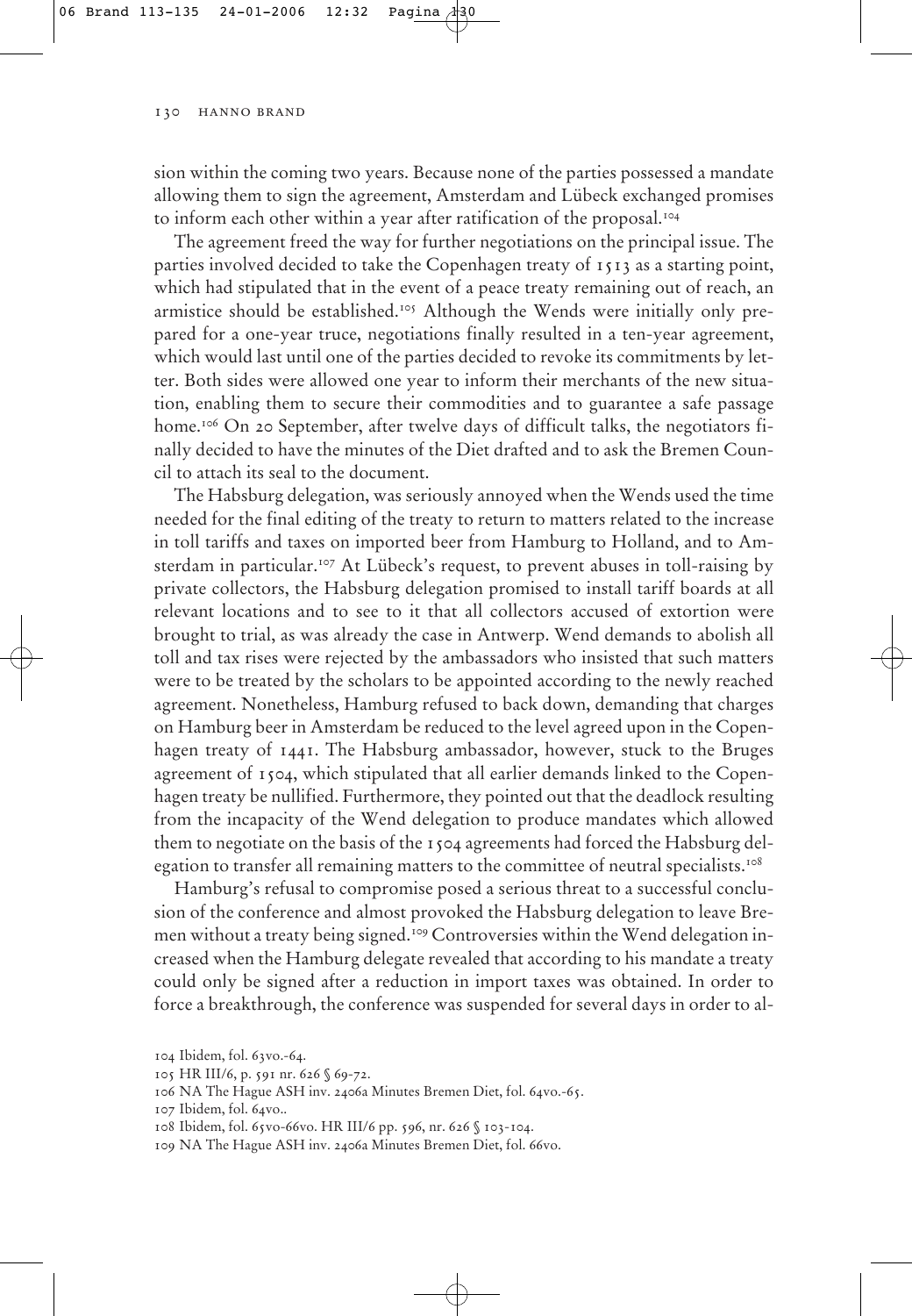#### habsburg diplomacy during the holland-wend war 131

low the Hamburg delegate to consult the local authorities, hoping that they would soften their demands. The council refused, however, to reconsider its position, forcing the Wend delegation to increase pressure on the returning Hamburg delegate in order to convince him to sign the treaty anyway. They used a revealing argument, stating that his signature did not imply that new demands could not be brought forward during the ratification procedure.<sup>110</sup> In other words, the final ratification procedure was seen as an opportunity to force alterations to the already signed agreement, in accordance with the wishes of the local Wend governments.

When the peace plan was finally put on the table, disagreements arose concerning the phrasing of the final conditions. The head of the Habsburg delegation, Albrecht van Loo, lost his temper, as the Wends insisted that they would resume trading relations with the Habsburg Low Countries '*up ore olden friiheit and rechticheit*', meaning that they insisted on the continuation of their former freedoms and rights. Such a phrase was not only regarded as an abuse of the Bruges recess of 1504, at the same time it jeopardized all future negotiations because it implied that the Wends were not prepared to accept any interference with their former trading rights and privileges in the Low Countries. Van Loo thereupon stated that his delegation did not possess a mandate that allowed them to confirm former privileges, as only the emperor had the authority to do so. The Habsburg ambassadors preferred, as they put it, 'to be imprisoned for the next five years' rather than be obliged to acknowledge this clause.111 Only once the barb had been removed from the statement, whereby both sides agreed on the more general phrasing '*so se van oldinges gedan hebben*', did the delegates and the Bremen referees finally put their signatures to the document.<sup>112</sup>

#### **The Battle of Procedures**

In order to gain deeper insight into the distribution of power between the delegations attending the Bremen Diet, an analysis of the procedural matters is necessary. The atmosphere of the conference was dictated by almost endless squabbles related to the acknowledgement of the referees who according to the Copenhagen agreement both parties had to bring with them, and about the exact content of the various mandates.<sup>113</sup> The Habsburg delegation had received orders to ask the Bre-

- 110 HR III/6 pp. 596-597, nr. 626 § 107-109
- 111 HR III/6, pp. 599-601 no. 626 § 126-131. ('*wolden* (liever) *viif jar gefangen sitten*').
- 112 HR III/6, p. 601 nr. 626 §131

113 Lahaine, Die Hanse und Holland, p. 255. Waitz, *Lübeck unter Jurgen Wullenwever*, I, pp. 18, 254-255. The Habsburg delegation was composed of Albrecht van Loo, Aert van der Goes, Jaspaer van Hamaele, council member, and Jacob Voicht, pensionary, both from Antwerp, Claes Heyne, burgermaster from Amsterdam and Coen Janszn., pensionary of that city. The Wend delegation arrived two days later, but negotiations really started on 12 September in Bremen's Townhall. The Wend delegation was headed by the Lübeck burgermaster Thomas van Wickede and sindicus Dr Mattheus Pakebusch. Hamburg, Wismar, Stralsund and Rostock also sent representatives.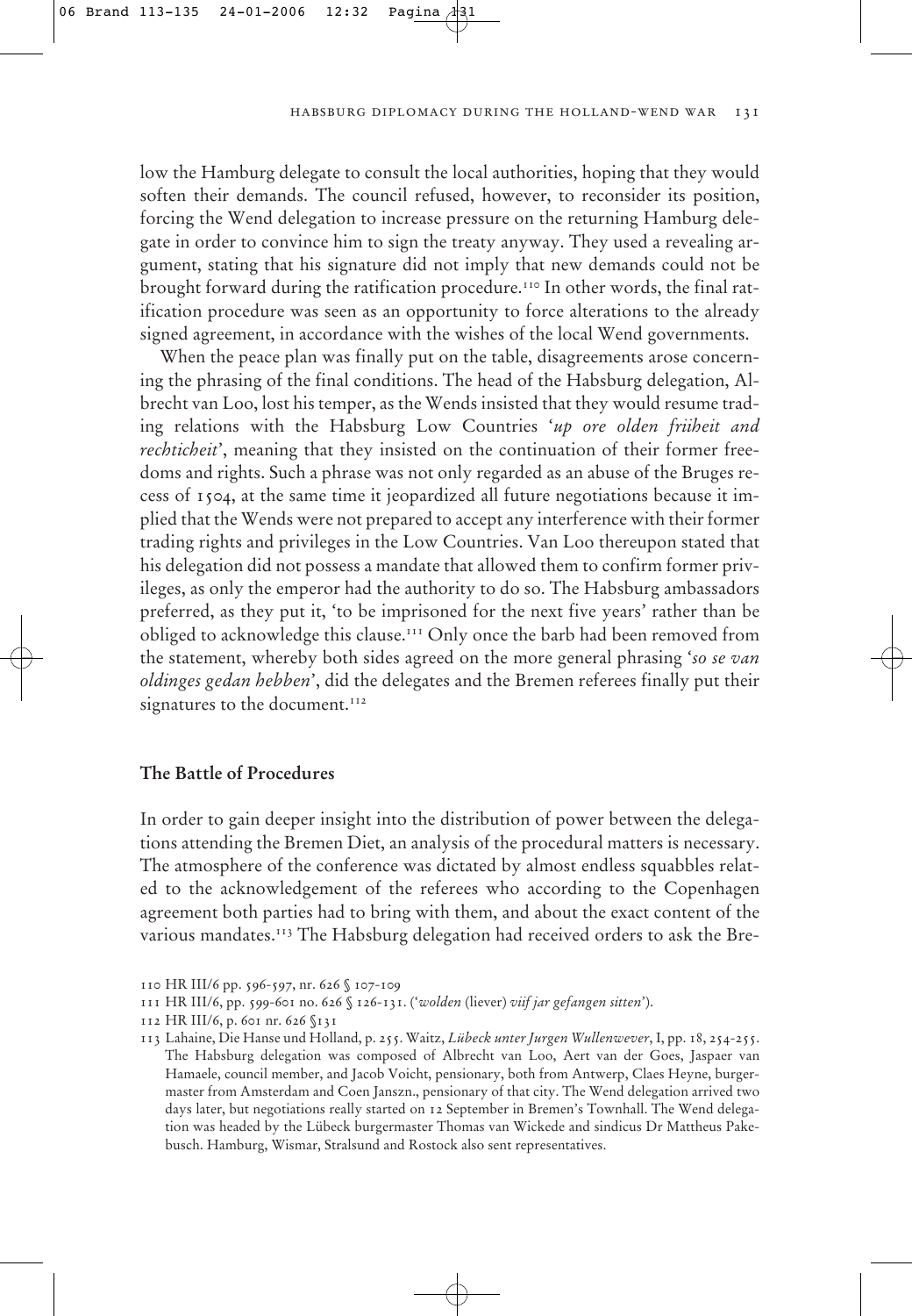men burgermasters to act as their referees. Arguing that the Wends had already approached them with a similar request, they initially refused. When the Habsburg delegation thereupon openly doubted Bremen's neutrality in Hanseatic matters, the burgermasters replied significantly that the conflict did not regard the German Hanse as a whole but only the Wend cities. Such an argument implicitly highlighted the conflicting interests of the Hanse members in general.114 Despite Wend protests that the Habsburg delegation acted contrary to the Copenhagen agreement of 1513, which prescribed that each delegation had to bring arbiters with them, they reluctantly agreed to a compromise. The Habsburg ambassadors were allowed to appoint four referees from amongst Bremen's council members. The Wends stuck to their own mediators, already appointed from Stade and Bremen.<sup>115</sup> However, the implicit reproach that the Habsburg ambassadors were unreliable continued to determine the atmosphere in the conference room.<sup>116</sup>

Negotiations were complicated by vigorous attempts by the Wends to keep the exact content of their mandates in the dark. The Habsburg proposal that both sides should openly read their mandates was met with haughty refusal. It was suggested that although the Wend negotiators were acting on behalf of, and were ratified by, the individual cities, there was no reason to doubt their word or their decisions as they were also members of the urban councils who had to approve the outcome of the conference. For this reason, they declared that 'there was no reason to make their mandates public, because they were representatives of the Wend cities, implying that one simply had to believe them'.117 Such an attitude went against diplomatic practice which was of the opinion 'that a mandate and its contents represented the foundation of all negotiations, because only these reveal the extent of the representative's capacities'.118 The Wends undoubtedly wanted to leave matters unclear in order to mask internal disagreements. The Habsburg ambassadors, nonetheless, agreed to start negotiations on ratification, which as long as an agreement in accordance with their instructions was reached would not provoke any problems. The emperor's ratification would determine the votes of the urban councils in the Low Countries. The Wends, however, insisted on maintaining their refusal to inform the other party of their instructions. The Habsburg delegation could thus only hope that the written account of the decisions taken during the

116 Ibidem. The Habsburg delegation was annoyed at the Wends at the very beginning of the Conference as they simply took over the discussion: '*hoewel tvoirspreken toebehoirde den ambassaten representerende die persone vanden doirluchtigen ende genadigsten heere den ertshertoge'*. Also insulting was the Wend's attitude after a compromise on the election of the mediators was reached, and they '*gegaen vanden stedehuijs sonder oirlof an ons te nemen ofte enighe reverentie te doene . . .*'.

117 NA The Hague ASH inv. 2406a Minutes Bremen Diet, fol. 55.

118 Ibidem.

<sup>114</sup> NA The Hague ASH inv. 2406a, Minutes Bremen Diet fol 52vo.

<sup>115</sup> Ibidem, fol. 52vo.- 54vo. HR III/6, pp. 582-584 nr. 626 § 8-25. The four mediators were burgermaster Johan Thrup and the council members Hinrick Fasmer, Aernt van Holte and Dirck Werenberg.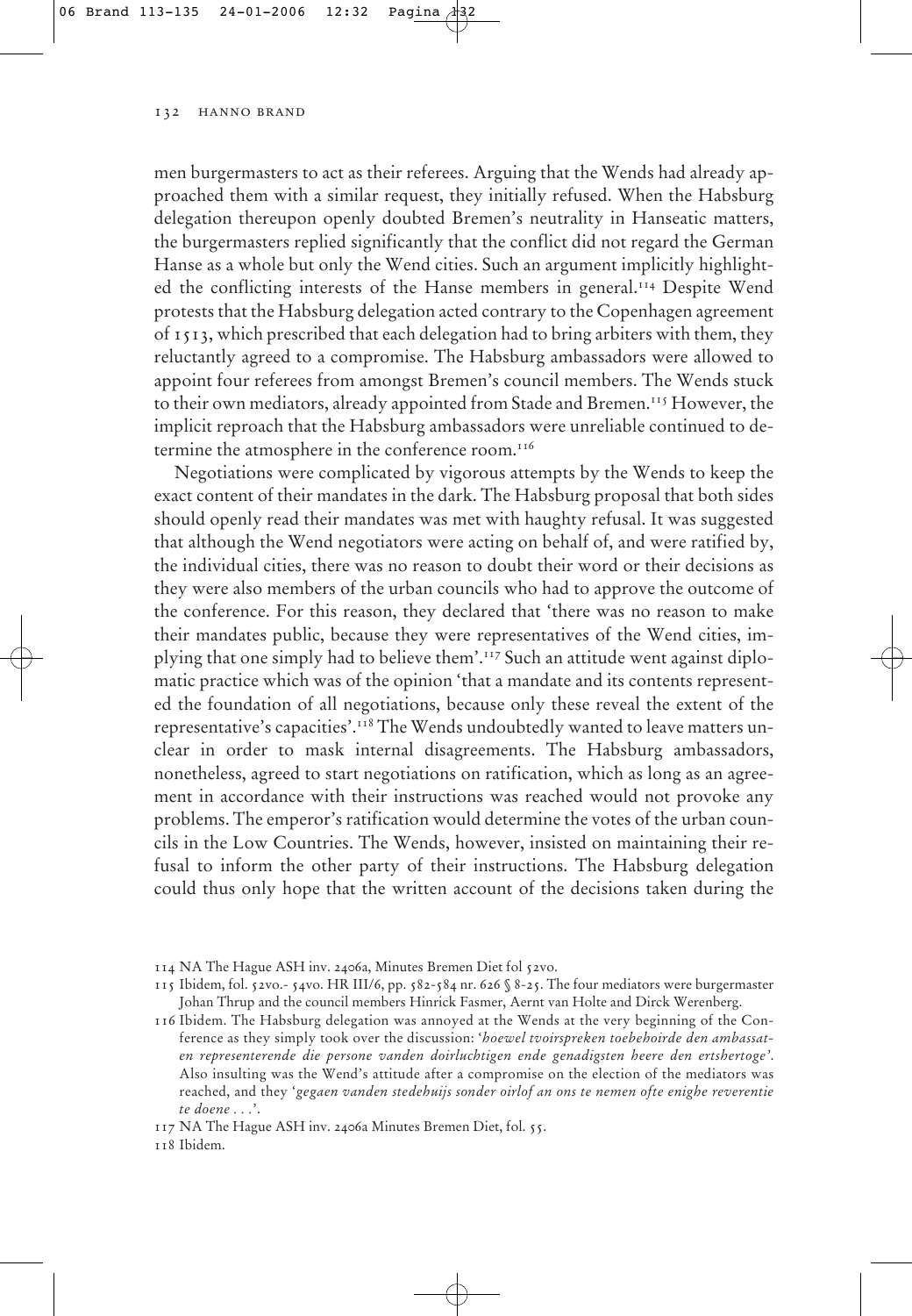conference would be absolutely binding for all parties.<sup>119</sup> Within that context the Wend refusal to honour the Habsburg request to write down the issues discussed during the meeting can be regarded as a characteristic tactic as it deprived the Habsburg ambassadors of the opportunity of considering all the details closely.120

In the next stage of the discussion, the Wends tried to narrow the scope of the conflict by presenting it as a matter that only concerned the provinces of Holland, Zeeland and Frisia. This was an attempt to eliminate the emperor's influence in the conflict, an aim that was reinforced by the Wends' request for separate mandates from the various provinces. By doing so they challenged the emperor's authority to decide in international trading matters. It would mean that an agreement would only apply to the provinces involved, which would allow the Wends to safeguard their trading interests in Flanders, for example. The Wends therefore argued that the emperor had no right to act as a participant during the negotiations and pointed to the attitude of the Burgundian duke Phillip the Good, who during the negotiations in Copenhagen in 1441 had deliberately taken, as they put it, a neutral position in order to reach a balanced agreement.<sup>121</sup> The most important reason for the Wend position, however, was to be found in the rejection of the imperial mandates during a former Diet in Antwerp in 1504, despite the intervention of mediators from Münster in an attempt to find a solution. As had been the case then, the Wends insisted on negotiations on retrospective ratification.<sup>122</sup>

Nevertheless, the Habsburg ambassadors succeeded in convincing their adversaries that they could only act in the name of the emperor and on behalf of the Low Countries in general. This had already been accepted during the Diets in Münster in 1479 and Bruges in 1504. Furthermore, the ambassadors argued, putting aside the imperial mandate would imply an unacceptable disdain for the emperor's position.<sup>123</sup> As such, the Habsburg delegation was able to maintain the threat suggested by the imperial mandate. At the same time, they were able to convince the Wends that all agreements concerned the Low Countries as a whole, which prevented the Wends from playing the various provinces off against each other. Thanks to a unified and well-defined imperial mandate, the Habsburg delegation was able to maintain closed ranks, while the Wends had enormous difficulties in overcoming internal conflicts.

The difference in diplomatic culture was reflected during the months in which the ratification of the Bremen treaty was to be brought into effect. In contrast to the

<sup>119</sup> See also the Bremen Diet of 1530, where the same problem occurred. On that occasion, the Habsburg ambassadors shared the view that it would be useless to ask the Wends to inform them of the content of their mandates. It would be sufficient to keep reliable minutes of the sessions. NA The Hague inv. 2406a, Minutes Bremen Diet 1530, fol. 71.

<sup>120</sup> HR III/6, p. 587 nr. 626 § 50. NA Den Haag ASH inv. 2406a Minutes Bremen Diet, fol. 57.

<sup>121</sup> HR III/6 p. 585-586 nr. 626 § 40.

<sup>122</sup> NA Den Haag ASH inv. 2406a Minutes Bremen Diet, fol. 55.

<sup>123</sup> Ibidem, fol. 56. HR III/6, p. 585 nr. 626 § 31-40. Hamburg adds: '*jedoch unvorfengklich unsen privilegien unde afgerichte saken'.*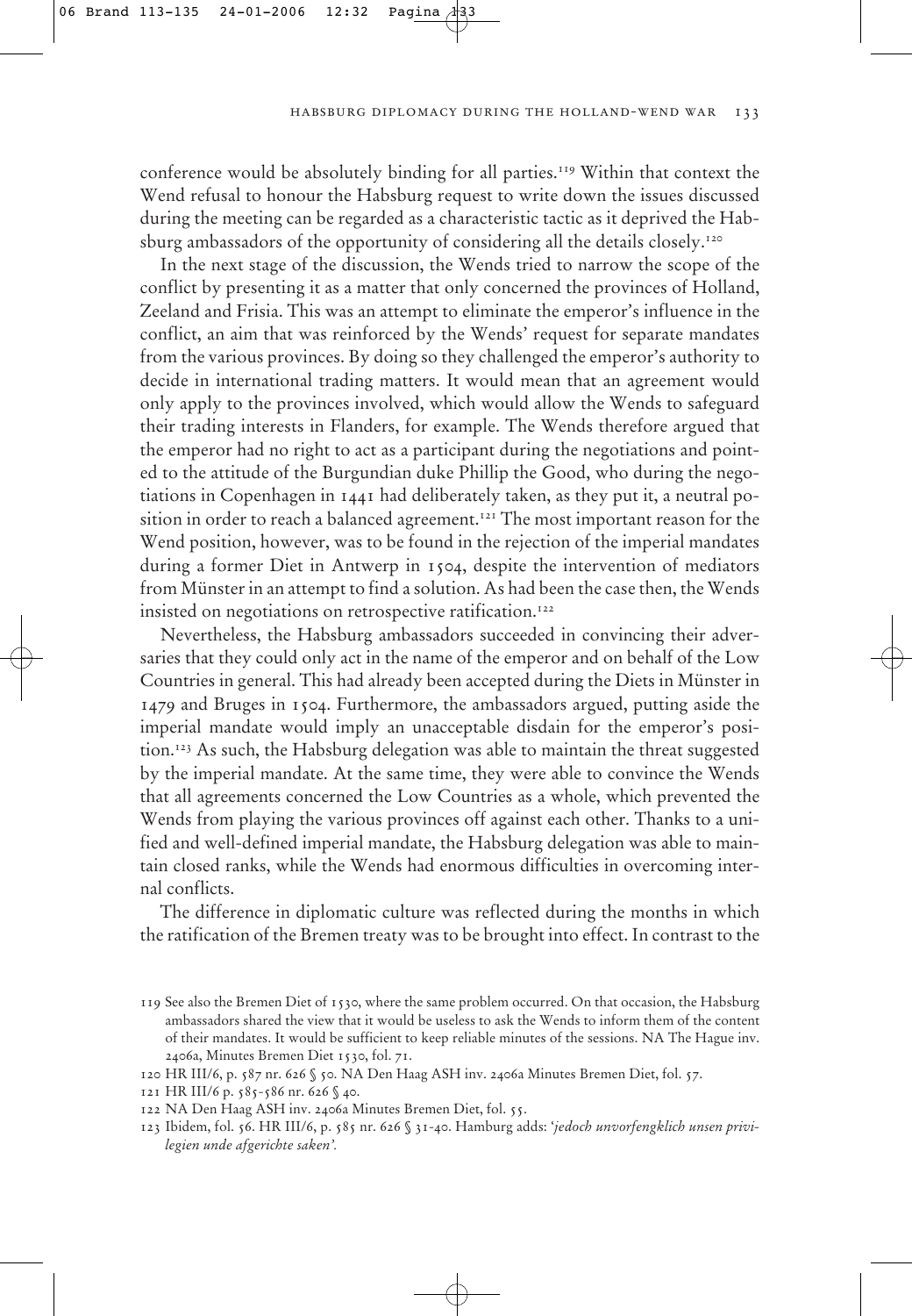Wend cities, which took more than six months to produce the demanded ratification by their urban councils, the regent in the Low Countries acknowledged the treaty instantly and unconditionally. The Wend cities, however, produced differing statements and only Lübeck refrained from additional conditions. As was to be expected, Wismar and Rostock maintained the position that they could not be held responsible for the damage inflicted on the Dutch during the raids at sea. Lüneburg added the significant phrase '*in deme unde so verne uns dat sulvige benefens den anderen Wendesschen steden boruuret efte belanget*' indicating that the cities wanted exceptional status in a number of non-defined matters. Hamburg adhered to its attitude, previously displayed during the conference, insisting that the treaty did not replace former privileges and completed matters.<sup>124</sup> The differing positions underline the lack of coherence among the Wend Cities. Despite former agreements reached at the negotiating table, the cities were inclined to defend their private interests. Such a position made it extremely difficult for foreign powers to reach a common agreement that implicated all Wend Cities. Under such conditions the Bremen agreement already contained the germ of a new conflict.

#### **Conclusions**

Both Lahaine and Vollbehr situate the Bremen Conference in the series of Dutch-Wend conferences which ended without any positive achievement.<sup>125</sup> From the Wend point of view, none of the initial goals were realized, albeit that the ten-year truce allowed the reopening of trading relations for the Wends in the Low Countries. I, however, would argue that although the Wends won the battle of Hella, they lost the war at the conference table in Bremen. Internal divisions among the coalition members during the conference seriously weakened their position, not only during the Bremen Diet but also for future negotiations. Despite several expensive military operations, all attempts to chase the Hollanders from the Baltic had failed. In the diplomatic arena, Lübeck and its Wend allies had been unable to limit the emperor's role in the process by trying to narrow down the conflict to an inter-urban matter which only concerned Amsterdam and the Watercities on the one hand, and Lübeck and its allies on the other. The Hollanders, on the other hand, had managed to strengthen their trading positions in both the Baltic and the Low Countries. Trading relations with Denmark and the regions in the Baltic area were restored, allowing Holland to continue its advance through the Sound. It was also able to maintain its protectionist policies within the territories of the Habsburg Low Countries through the increase of toll charges and import taxes. Since the treaty affected the Habsburg Low Countries in general, it put a limit on tradition-

<sup>124</sup> HR III/6, p. 603 nr. 628.

<sup>125</sup> Lahaine, 'Die Hanse und Holland', pp. 257-258. Vollbehr, *Die Holländer*, p. 63.